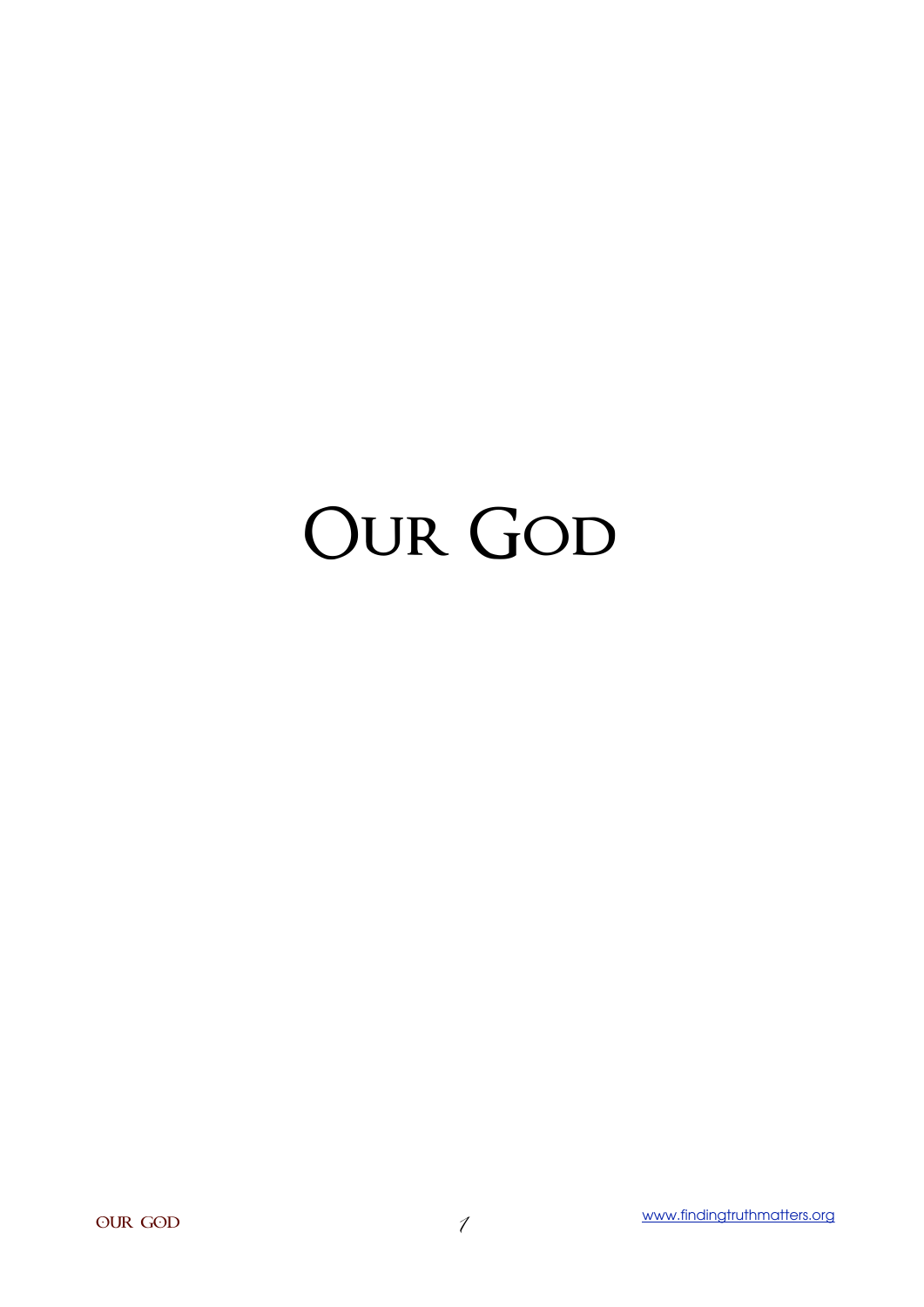It sounds absurd and nonsensical to some. The claim that God can be known is not the message of Christianity - it's part of the foundation, the operating system, of Christianity. When God walked the shores of Galilee, He shocked His audience by playing with children. You can hear still hear their murmurings. How stunned they would have been if Christ had given them a lecture on the Creator's delight with people enjoying being with and talking to Him. But He did give that lecture! Everything He did was calculated to demonstrate that the God who created the Universe, created the Universe to display Himself to the prize of His creation: mankind. Every time Christ sat a child on His lap and laughed with that child - He gave that lecture about God again. Every time He went to a party with "sinners" He was lecturing about God.

This God wants people to relate to Him *on His terms*. He doesn't just want to be *a*  God or even *the* God. He invites us to make Him *our* God. Through out the Old Testament we see this being modelled by His relationship with one nation: Israel. He was to be *their* God, and they were to be *His* people. "You are mine and I am yours" is a way of saying we are committed to each other beyond any mere contractual arrangement. It is a melding of hearts. It is called a *Covenant*.

One of the final things that God-Who-Became-A-Man did was to institute the *New* Covenant. No longer was God restricting His relationship Covenant to just one nation. Instead, the New Covenant would be based on grace, not race. Today, God to us is not merely *a God*, or merely *the God* - He is "our" God. There are five essential things that Our God does. Simply knowing these can make all the difference to either enjoying God or tragically *just* acknowledging Him as God.

A.C.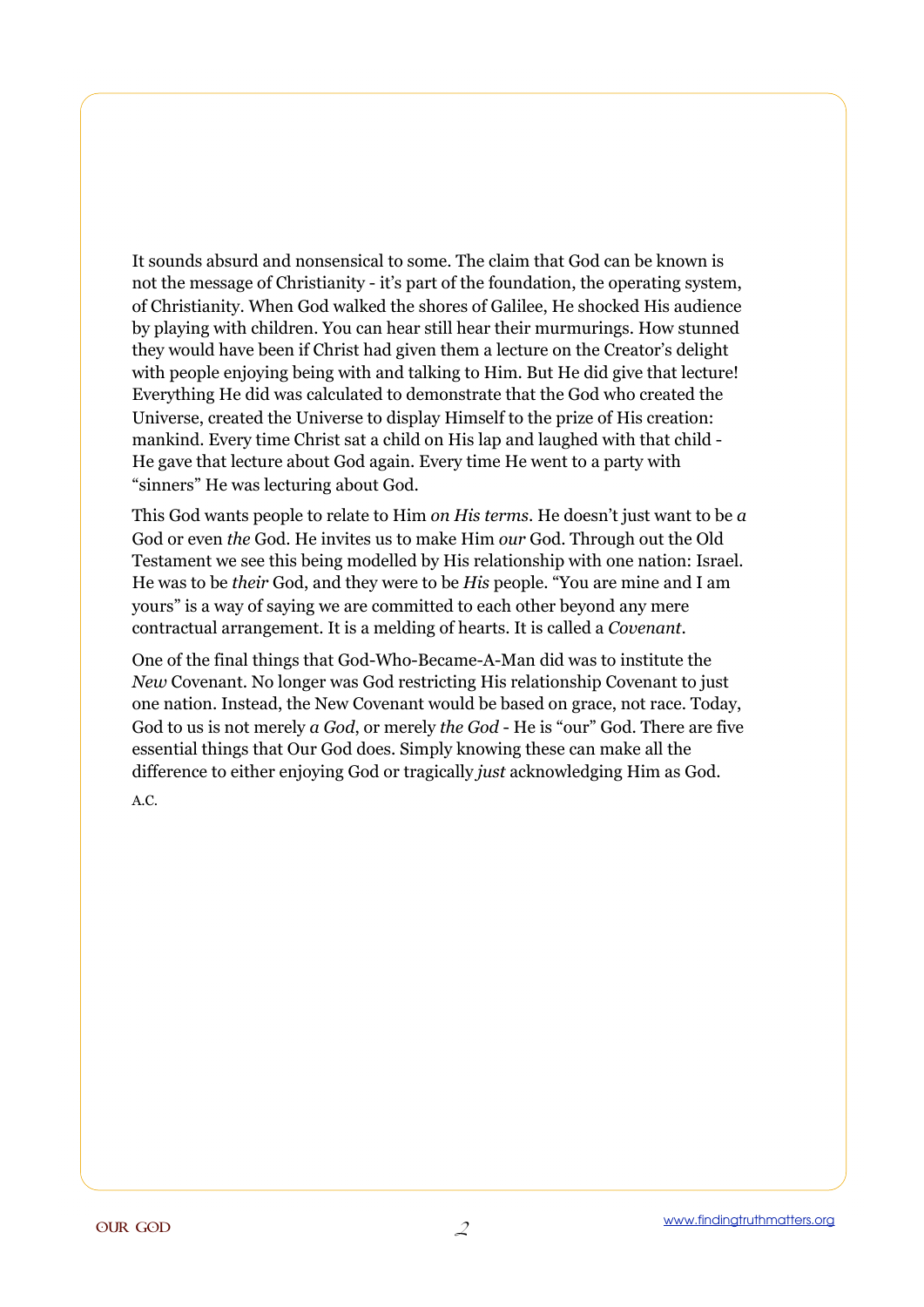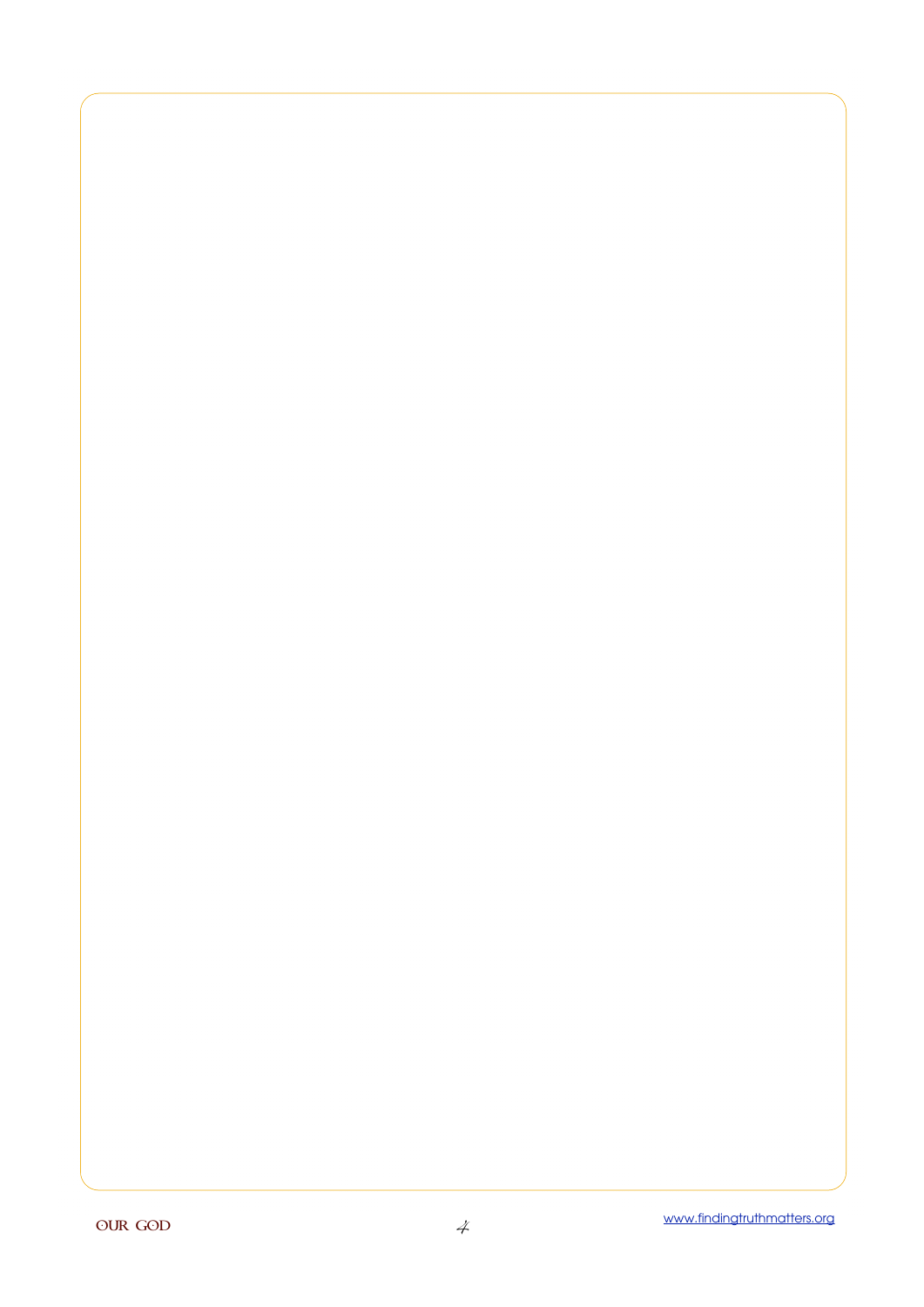Study 1

# LESS.

What we believe about God determines- (i) Our response to Him (remember the woman whom Jesus said had been forgiven much? She believed that God was a *forgiving* God.); (ii) Our response to others (we become like what we worship). If we believe that God is a God who always gives what people deserve, then we will respond to an injured person differently than a person who believes that God is a God of compassion who cares for the hurting.

The belief that God exists but has no interaction with His Creation is called *Deism*. But the Bible does not present God as being disconnected from His creation. On the contrary it presents God as a God who *blesses...*

One of the first things we are told about the Creator is that He "blessed" His creation (Genesis 1:22). To 'bless' is to *positively multiply*. Some translators render this word from the original Hebrew to mean *to make happy*. To be blessed is *to have multiplied reasons to be happy*!

1. Romans 5:8 wonderfully reveals God's heart toward people and the motive for why He blesses anyone. What is the heart and motive of God toward people?

The love of God. We are 'free' to respond to it or to reject it. For some, the love of God has transformed them into a radically different person.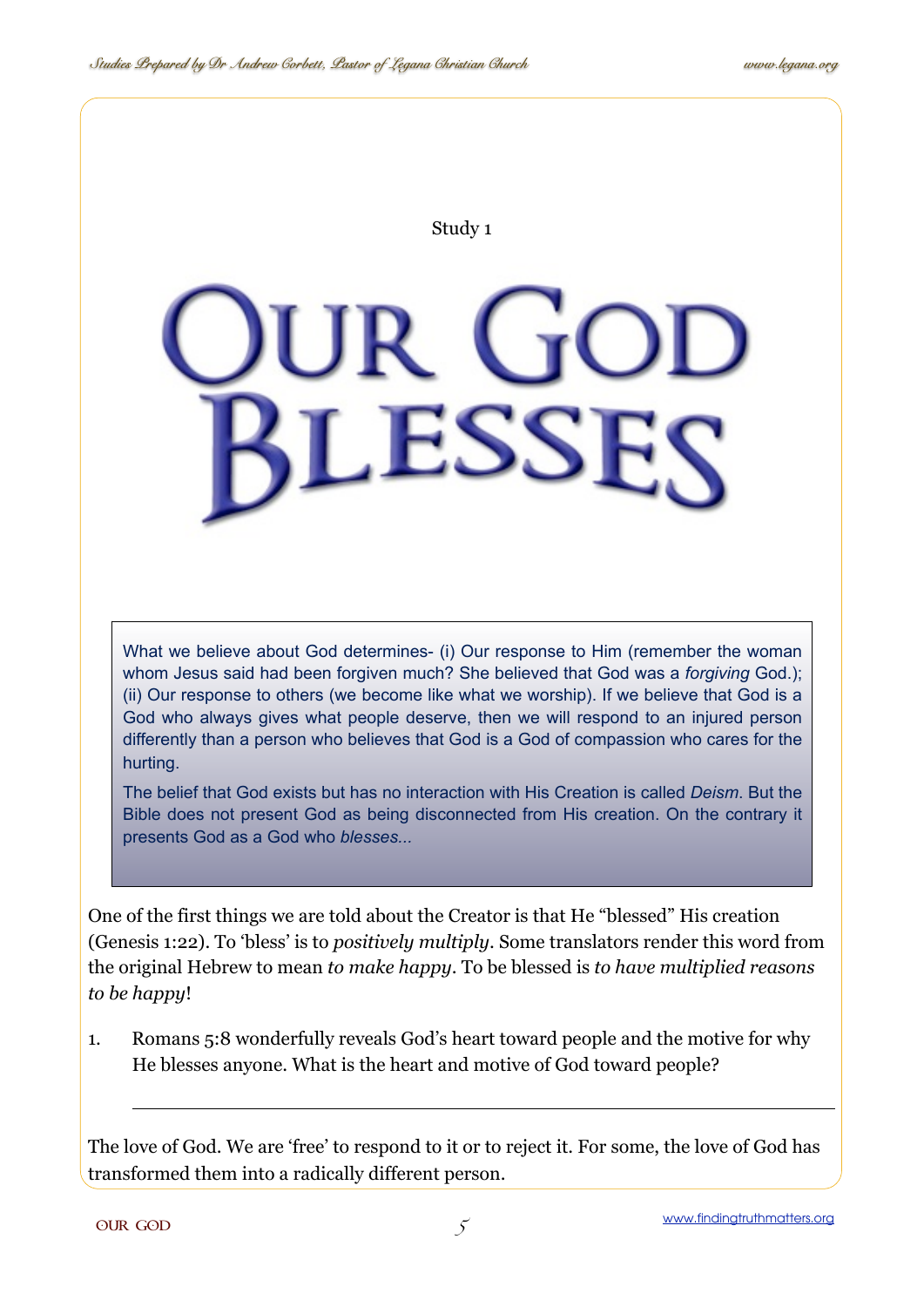2. To what extent has God blessed His people? (Ephesians 1:3)

Life itself is a great blessing from God. We often fail to recognise our health as a blessing from God.

3. What else should we consider to be a blessing from God?

### LESSONS FROM FISH AND **LOAVES**

4. Read Matthew 14:13-21. Why had such large crowds gathered to Christ? (Note verse 14)

5. Why did the disciples think they had a problem? (Verses 15 and 17)

- 6. Noting Matthew 14:16, why could Christ look at the same situation and not see what the Disciples saw?
	- **a.** Jesus didn't think that the crowds would eat that much and if broken into really small bits, the 5 fish and the 2 loaves could feed them all.
		-
	- **b.** The Disciples were worry-warts. **d.** The crowds had actually already
- **c.** Christ was looking at the situation through the possibility of God's blessing.
	- ordered home-delivery pizza which was about to be delivered.
- 7. How does Matthew 19:26 encourage us to see impossible situations?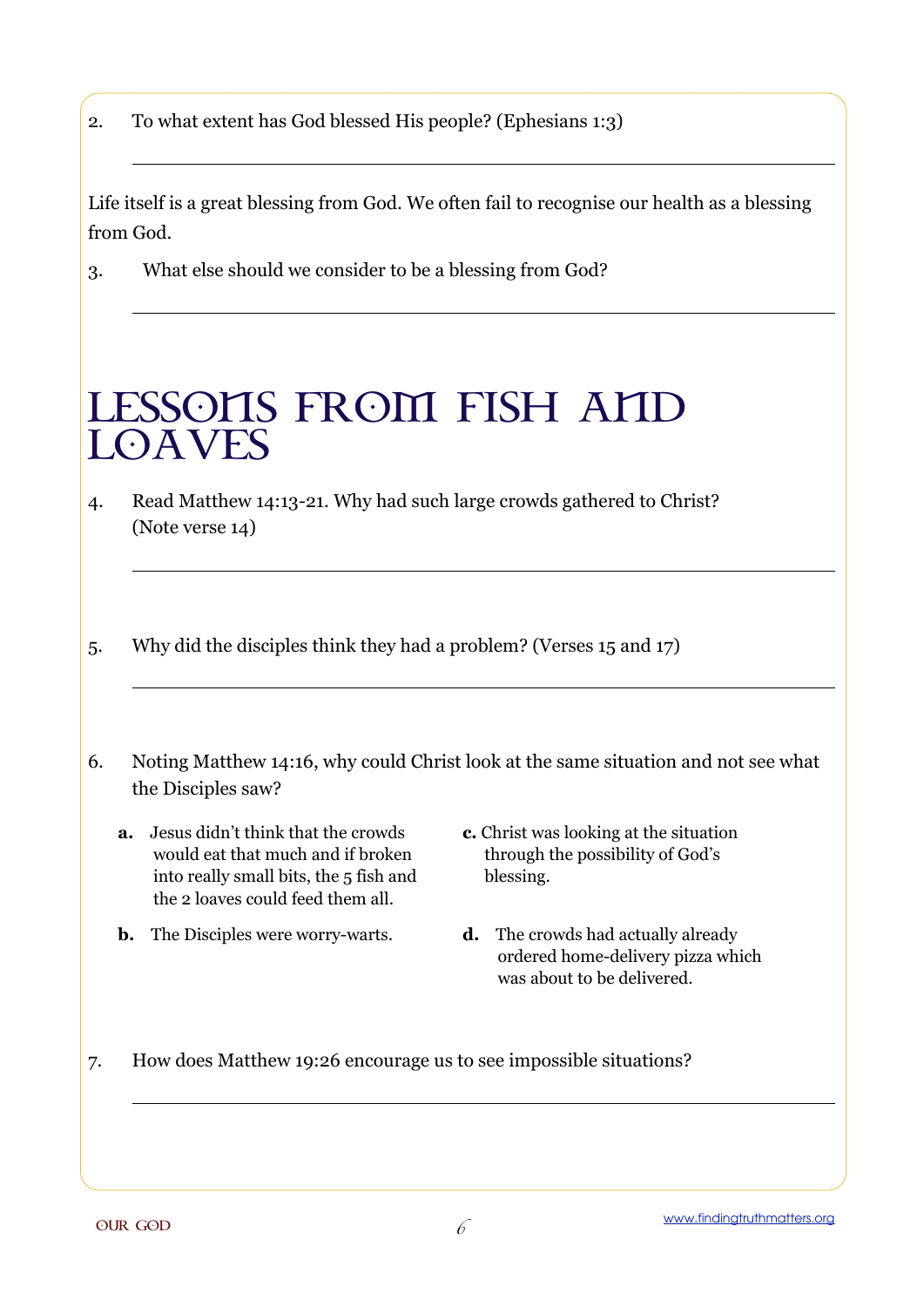This account of the 5 fish and the 2 loaves of bread feeding 5,000 men (plus women and children) illustrates what the blessing of God can do even in an impossible situation. Consider the following lessons from this story-

What initially looked wonderful (such a huge crowd of people) soon became a logistics problem (they had to be fed; there were in a desolate place; they had no apparent food supplies).

Sometimes we pray for the 'wonderful' without considering the logistics required to maintain this wonderful.

- $\degree$  The Disciples didn't see much (any?) value in what they already had at their disposal (5 loaves of bread and 2 small fish). We often downplay or underestimate what we already have at our disposal while we pray to God for something else.
- $\bullet$  When the Disciples offered even the little they had, God-in-the-Flesh was able to multiply it.

Receiving provision for our needs often begins when we give to God what we already have. Need more money? Need more time? Need more love? Give what you already have to God.

 $\bullet$  When Christ took the fish and the bread, He thanked God for it, blessed it, then broke it, and it multiplied.

We should not be too surprised if when we offer to God our lives, He may well thankfully take our lives, bless our lives, break our lives and multiply the effectiveness of our lives.

- $\bullet$  The Disciples had to collect basket loads of debris as a result of God's blessing. Even in the midst of God's blessing there is still practical work to be done.
- $\bullet$  Notice the account of the second time Christ fed multitudes with fish and loaves in Matthew 15:34. How many loaves and fish did Christ use in the second feeding miracle? How basket loads of scraps were left over after each miracle? Christ asked these questions of His disciples in Matthew 16:9.

The Ephesian Church was the most written to church in the New Testament. We have a record of a message to the Ephesian church in Acts 20. We have two epistles written to Timothy (which are actually written to the Ephesian church). And we have Christ's letter to them recorded in Revelation 2. Thus, Paul's epistle to the Ephesians is all the more interesting as it written to the most prominent church of the first century. His epistle is a prayer.

8. Based on Ephesians 1:3, from the outset what does Paul want the Ephesians to know?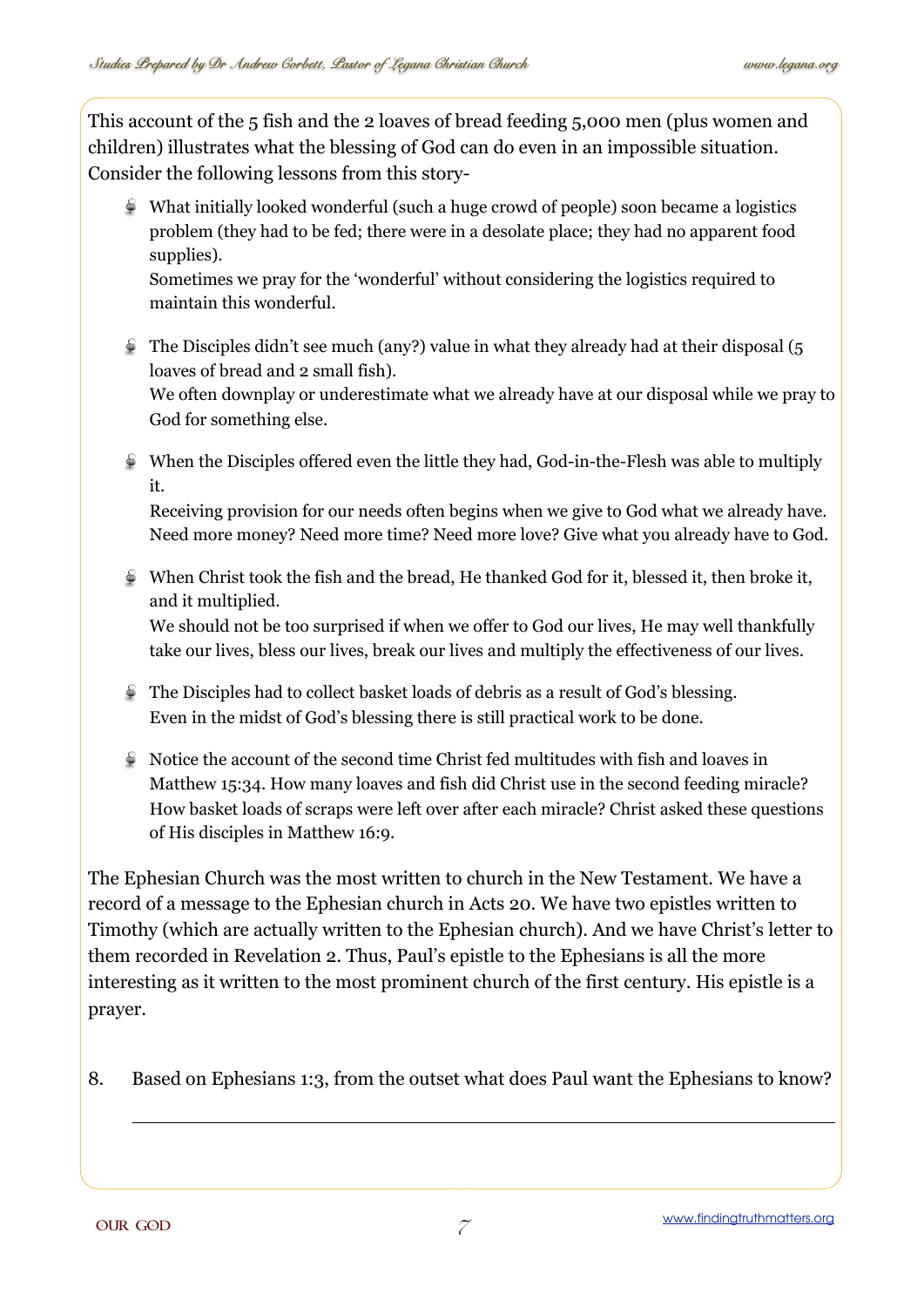God's blessing is on His children. It commences with: God's plan to save us (Eph. 1:4), to adopt us (Eph. 1:5), to connect us to His Beloved Son (Eph. 1:6), to redeem us from the Enemy's grip (Eph. 1:7), and to forgive us for all our sins (Eph. 1:7) We are blessed!

Jesus miraculously fed thousands of people, twice. In Matthew 16:9-10, Christ asks His disciples what they had learned from these two episodes. Comparing the two miracles we notice that when Christ had less fish and loaves, He fed more people and had more baskets of left-overs.

9. What perhaps is the main point that Christ may have wanted His disciples (and us) to learn from these two particular miracles?

### RESPONDING TO GOD'S **BLESSING**

History reveals that God has time and time again used ordinary and seemingly "insignificant" people to change the world. What set these people apart from others (who were more talented and able) was that they offered up to God their 'insignificant' gifts/ talents/abilities/resources for Him to use.

10. When God blessed Abram, why did He say that He was blessing him? (Gen. 12:2)

We are *purposefully* blessed. God blesses us so that we can bless others. Stewarding God's blessing is called *generosity*. A *generous* person is a *blessed* person.

11. Read Matthew 5:1-11 and list how the Cross-carrying-follower of the Crucified One is to live in order to position their life for God's blessing-

We are to steward (manage) God's blessing, position our lives for God's blessing, and according to James 3:9-12 we should *speak* blessing as ones blessed by God. Knowing that our God is a God of blessing, we are to respond to our God in these three ways so that our God of blessing is most glorified.

*Amen*.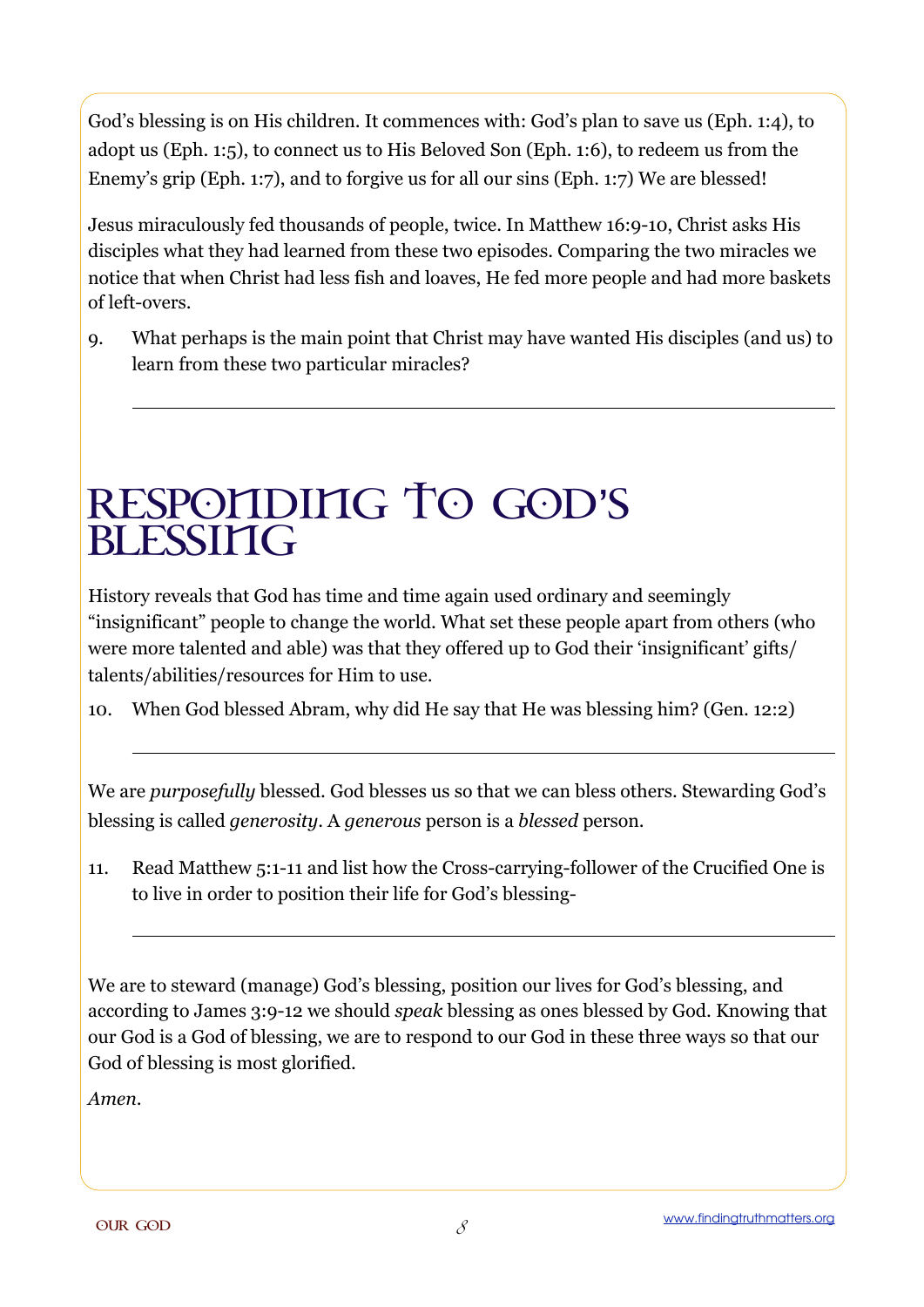

1. Read Hebrews 1:1. What does this verse reveal about how often God speaks and in what way He speaks?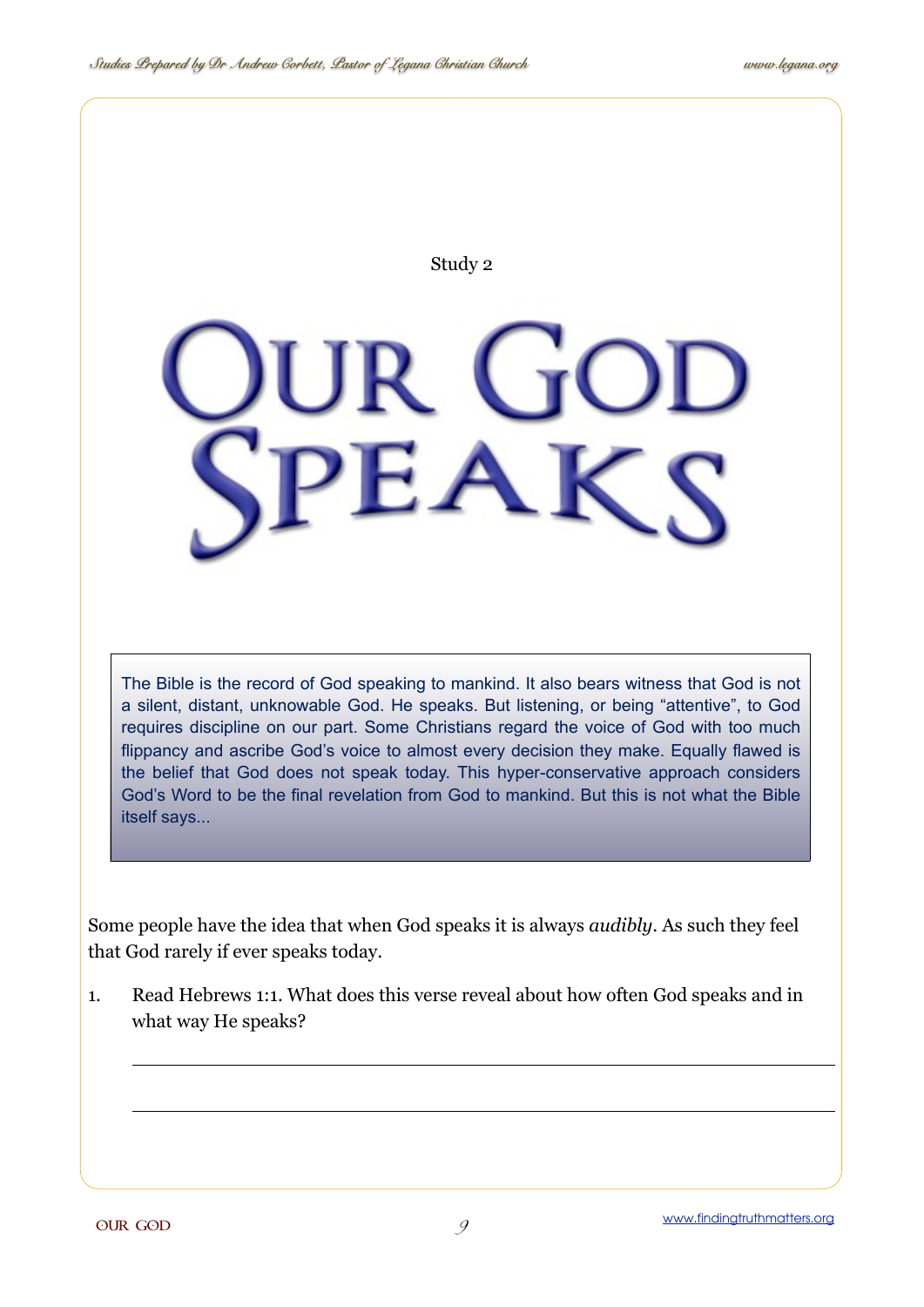In the Scriptures we find the record of God speaking to people in various ways.

2. Note from the following Scriptures how God spoke to people-

| Genesis 3:9      |  |
|------------------|--|
| Genesis 15:1     |  |
| Genesis 20:3     |  |
| Numbers 12:6     |  |
| Judges 6:8       |  |
| Luke 24:27       |  |
| Romans 1:20      |  |
| John 12:28-29    |  |
| <b>Acts 9:10</b> |  |

### *For God speaks in one way, and in two, though man does not perceive it.* Job 33:14

### HOW DOES GOD SPEAK?

Apart from some of the ways referred to in Scripture, God has 'spoken' to people through many other ways.

3. Note some of the following suggestions on how God speaks and discuss whether you or someone you know has ever 'heard' God through the following ways-

| <b>Art</b>        |
|-------------------|
| <b>Audibly</b>    |
| <b>Books</b>      |
| Creation          |
| Music             |
|                   |
| Songs<br>Thoughts |
| <b>Visions</b>    |
| Preaching         |
|                   |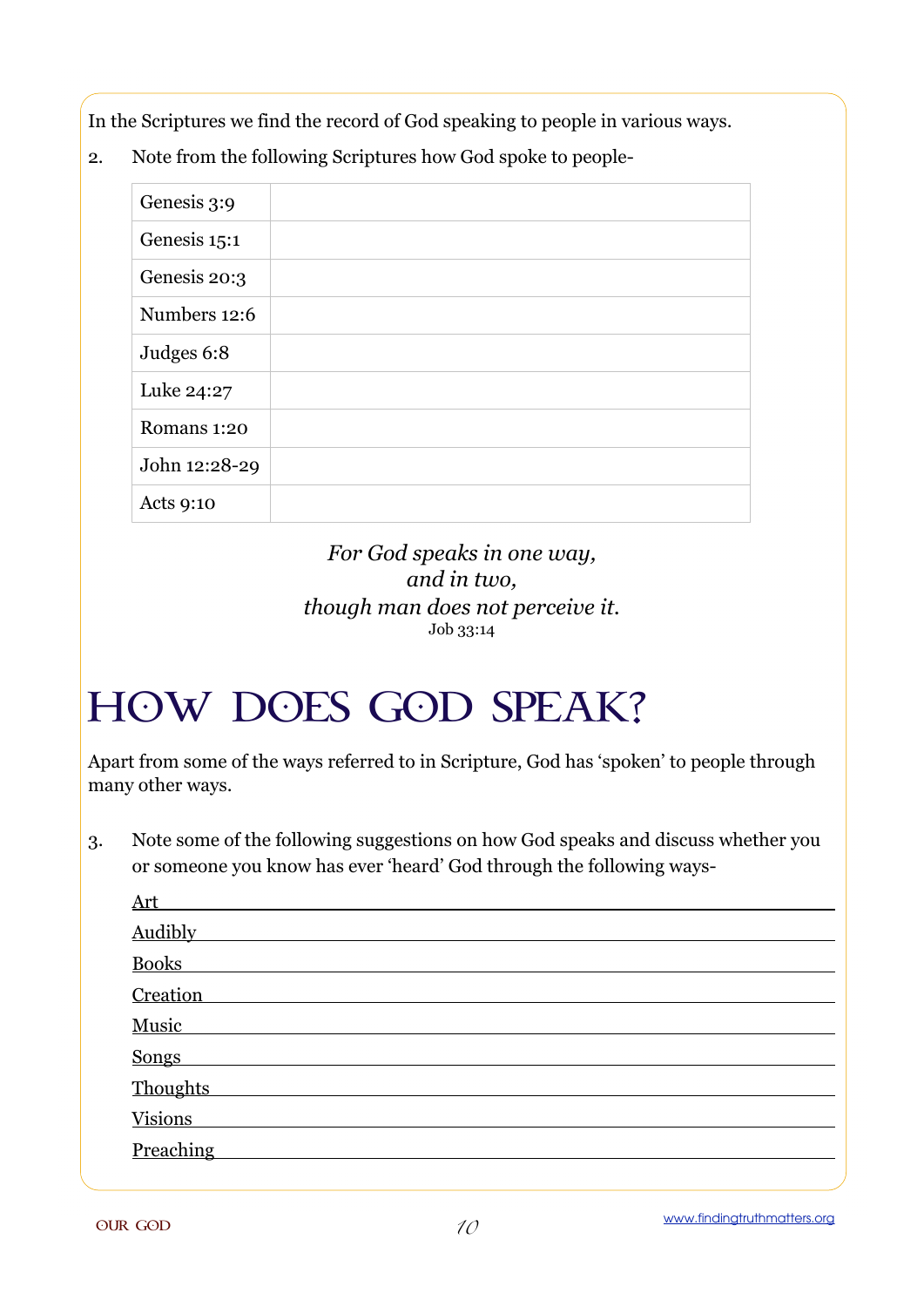In the book, *THE POWER OF A WHISPER*, by Bill Hybels, Wayne Cordiero writes in the Foreword that when he was a budding rock guitarist he had to tune his guitar by ear. On one particular occasion he was trying to tune his guitar in preparation for their band's performance at a music festival but was unable to hear his guitar over the volume of the band already performing. Since this was in the days before digital guitar tuners, he placed his ear close to the sound hole as he vainly tried to tune up. But he still couldn't hear it over all the noise from the festival. He then placed his ear against the sound-board of the guitar and was able to block out the other noise and hear his guitar. Wayne Cordiero uses this illustration to depict what listening to the voice of God is sometimes like. He says, God rarely shouts. He doesn't want to compete for our attention. He wants us to press our ears against the voice of God and *listen*.

- 4. Read Psalm 115:3-7 and Psalm 135:15-18. In what way is God contrasted with 'false gods'?
- 5. As God began to reveal Himself to the Israelites and to lay the foundation of the covenant that He would form with them, what did He require of them according to Exodus 15:26 (and what did He promise them if they did)?

6. Note Revelation 2:7, 11, 17, 29; 3:6, 13, 22. What do these verses ask for? Since God asks for this, what does this tell us about hearing God's voice?

7. How does John 10:3, 27 imply that Jesus invites and even empowers His followers to hear Him?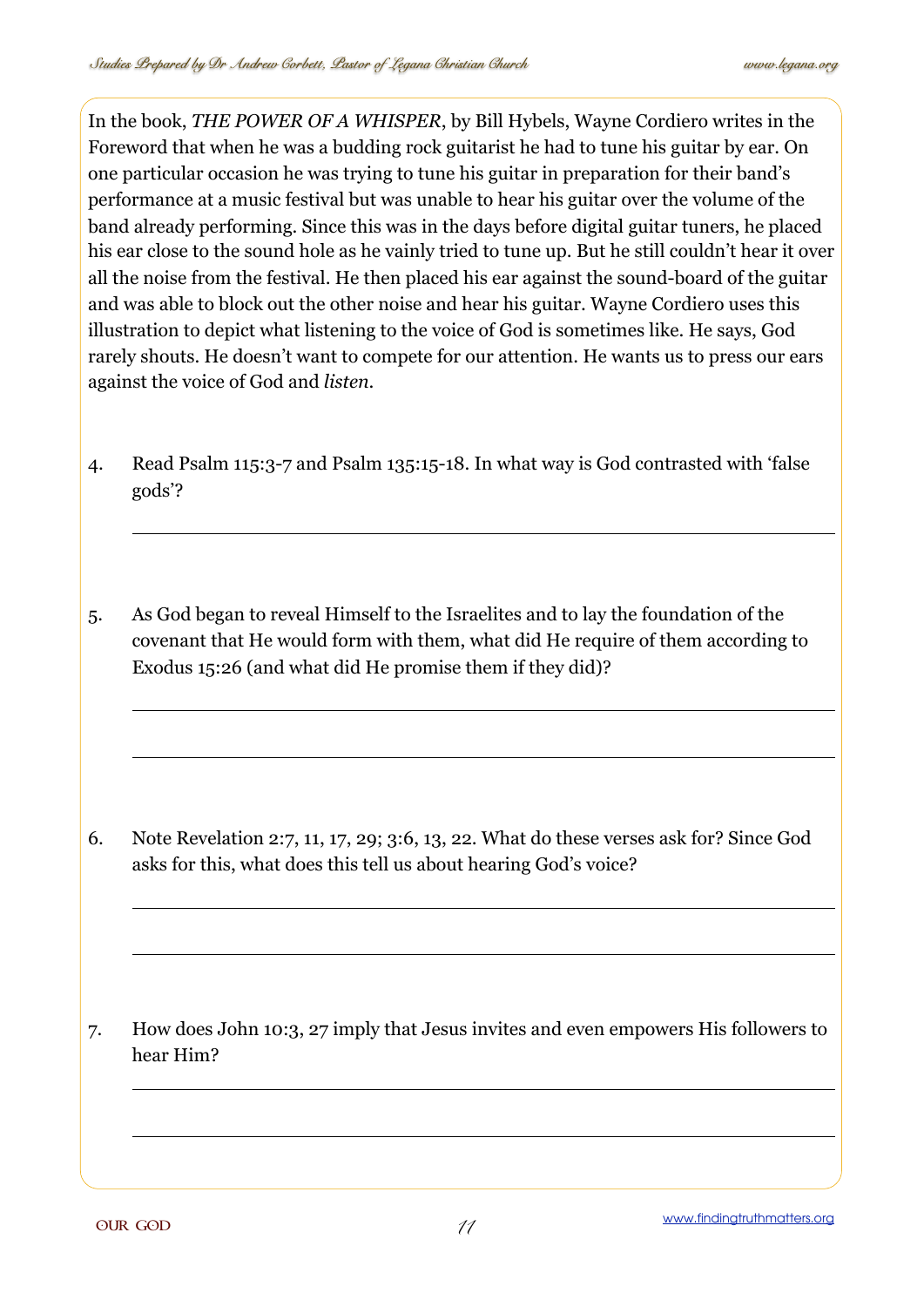In the Old Testament God frequently revealed His Word through prophets. During this era, the Holy Spirit would come upon people for an occasion. But when the New Covenant was established at the Cross it established a new relationship with the Holy Spirit. Instead of the Holy Spirit just coming upon a person for an occasion, the New Covenant involves the Holy Spirit dwelling within the redeemed.

*And I will give you a new heart, and a new spirit I will put within you. And I will remove the heart of stone from your flesh and give you a heart of flesh.*

### **Ezek. 36:26**

The prophet Joel spoke of the difference that the New Covenant would make. He said that God would pour out the Holy Spirit on the Redeemed in a way that would enable them to hear from God.

- 8. Read Joel 2:28-32 and Acts 2:1-21 and state how these passages reveal which benefit of the New Covenant enables the Redeemed to more easily to hear from God than those under the Old Covenant -
- 9. Have you been hearing from God recently? If so, what do you sense God has been saying to you?

10. Do you think that most Followers of the Crucified One want to hear from Him?

Hearing from God is a dangerous exercise. God may challenge us to stretch. Perhaps you have sensed God speaking to you at some stage which meant doing something you were afraid to do, or to give more than you've ever given, or to take up a responsibility you're unfamiliar with. Successfully hearing from God is when we hear and *heed* God. May God help us each to hear from Him more certainly and to have the grace to heed what He is saying to us.

*Amen.*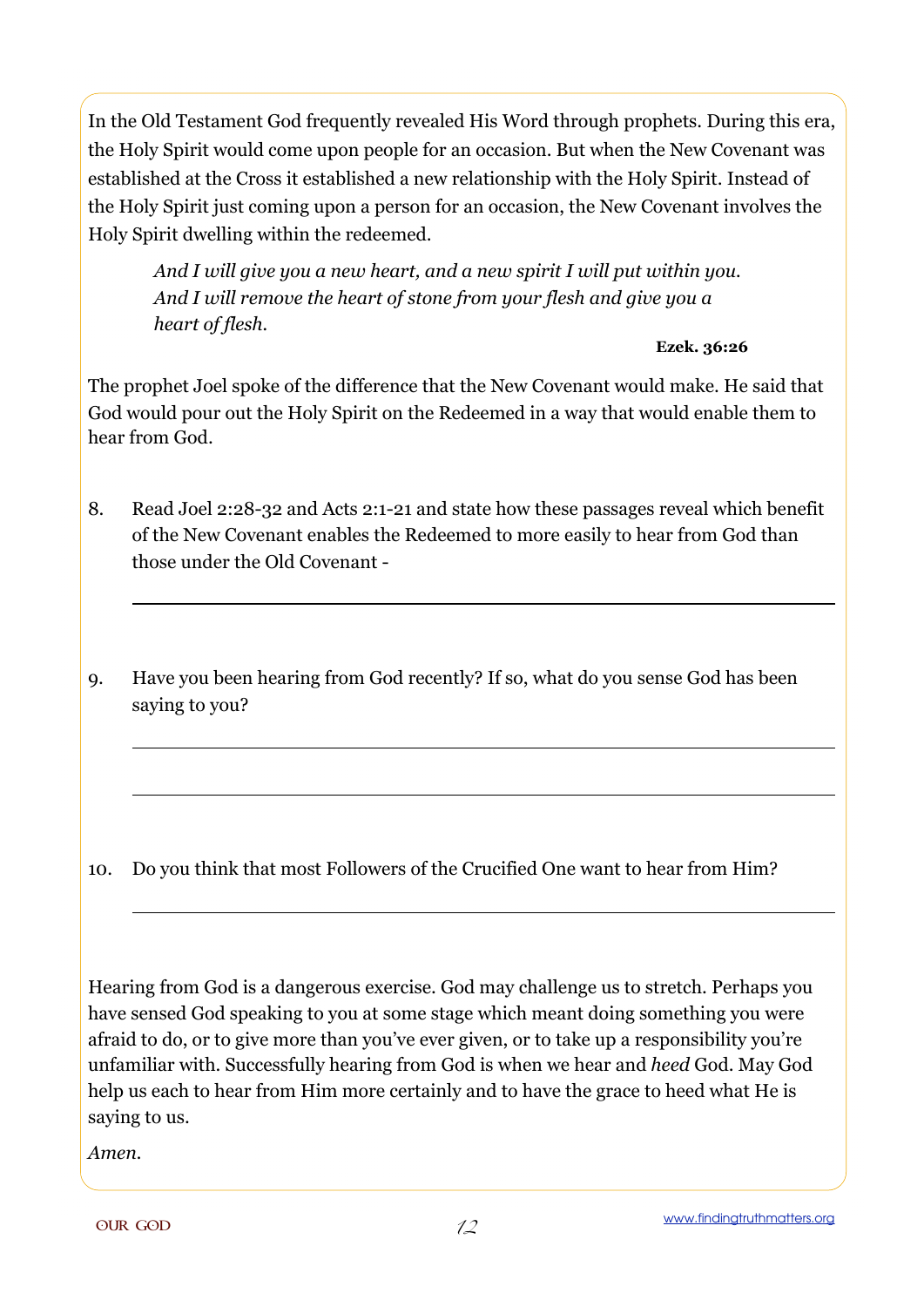

God heals. The Scriptures contain and reveal some of the significant occasions when God healed people who were sick, diseased, or injured. It is easy to see why many people regard sickness as the result of sin and therefore divine judgment. From this perspective it is apparent why people would regard sickness as the opponent of God's will and conclude that God never wills for anyone to be sick. This kind of view of God and the Scriptures can lead us to feel condemned when we are sick, or even worse, to regard others who are sick as being especially punished by God. When Christ of Nazareth ministered, He regularly healed the sick and demonstrated God's compassion for the hurting by healing them. As Christ commissioned His disciples, He empowered them to heal the sick and thus continue to minister the healing ministry of Christ. When Christ graced the Church beyond the original apostolic band, He chose to gift the Church with "gifts of healings" which indicates that the ministry of healing is still for today.

1. Read the story of the healing of Bartimaeus in Mark 10:46-52. In what ways does this story reveal the Bible's theology of healing?

Some teach that the Cross (or, "The Atonement") of Christ was and is the basis for God to be able to heal.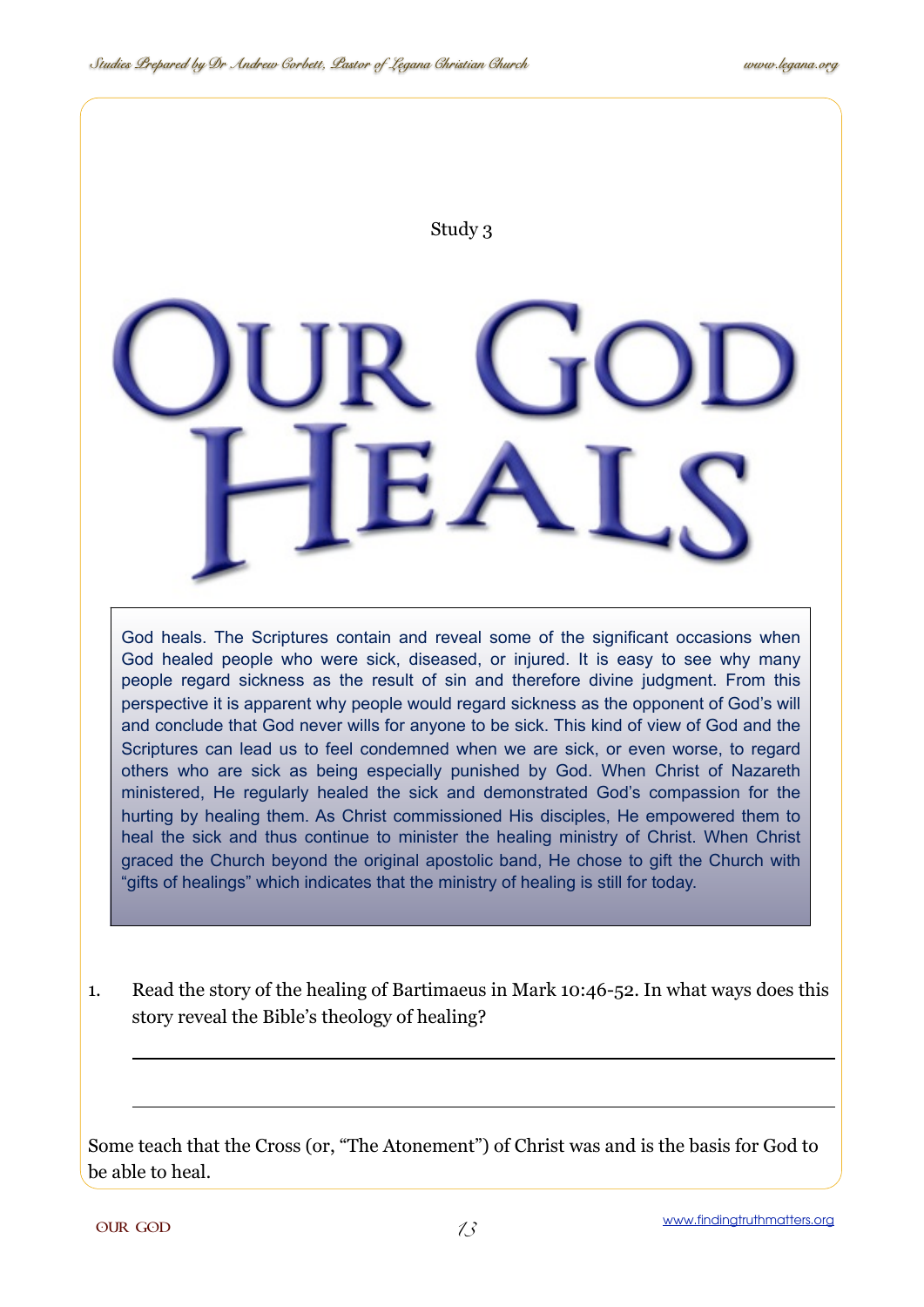2. What does Exodus 15:26 reveal about healing?

Thankfully, God has designed human bodies to 'auto-heal' to a limited extent. That is, under normal circumstances, our bodies have the amazing ability to repair themselves when we tear our skin, break a bone, get infected, or catch certain viruses. Sometimes God speeds up this recovery, sometimes He heals instantly.

3. What did the Psalmist know about divine healing according to Psalm 103 (and how might he have known it)?

God healed every major disease (except blindness) during the Old Covenant era.

### WHY WOULD GOD ALLOW OR ORDAIN SICKNESS, PAIN, INJURY, OR DISEASE?

4. In what way does Deuteronomy 32:39 counter the idea that God never wills for anyone to be sick or unwell?

5. Tick which of these reasons could be why God might allow or even ordain sickness-

- [ ] Because He is cruel and nasty [ ] To make a person a stronger
- [ ] Because He knows it will work for the benefit of the afflicted
- [ ] Because He loves to make people sick
- 
- [ ] Sickness may just be the 'Law of Decay' (Rom. 8:21) at work
- [ ] To keep doctors and Mercedes Benz salesmen in a job
- [ ] To cause us to hope for our resurrection

Sickness, pain, injury, and disease can be used by God for His glory. We may not always appreciate how this is possible (especially when it is us who is sick - or even worse: when it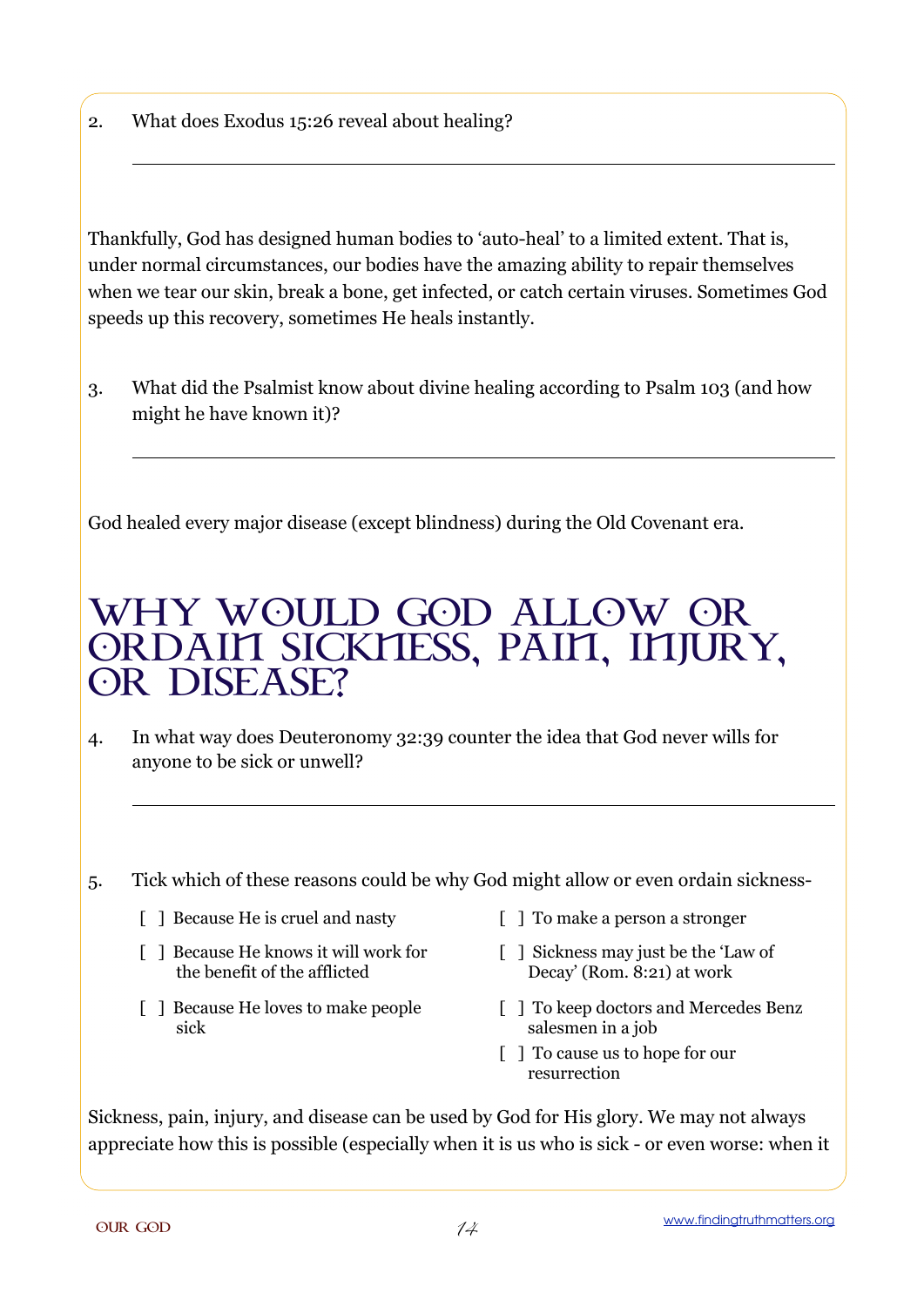is our loved ones). It's too easy to be too simplistic about sickness by claiming that it is "of the devil" or "because of sin" or "an ancestral curse".

6. Read the account of healing in John 9:1-34. What insights about divine healing do we get from this account?

(Note the Disciples' original question; Christ's response to them; Christ's method of healing; the investigation; the 'Biblical' basis for the Jews' skepticism; the use of a miracle to convert someone.)

### JESUS & HEALING

7. What does Matthew 8:16-17 and Acts 10:38 reveal about Christ and healing?

Some people have concluded that Christ always heals or always wants to heal someone. This idea doesn't seem to appreciate that divine healing is an act of God's grace.

8. Read Second Corinthians 12:7-9 and discuss whether Christ always heals those who pray for it.

You may notice that in the above passage, the grace of Christ that heals also enables people to cope with illness. Some very charismatic Bible teachers argue that if a believer has faith and is filled with the Holy Spirit, they can not get sick.

*My greatest discovery about health, prosperity and spiritual blessing was the text 3 John 2: "Beloved, I wish above all things that thou mayest prosper and be in health, even as thy soul prospereth." ... What's the first word? 'Beloved.' Say it, say, I'm beloved of God.' Look up and tell Him, 'God, I'm Your beloved. I'm going to quit hating myself. And, God, You want me to prosper and be in health, even as my soul prospers.' Now, don't you feel better? That's got healing in it, friend! Healing for you, the person, your total self. And the whole of God's power is back of His wish for you to be well and have your needs met."*

**Oral Roberts, "A Daily Guide To Miracles And Successful Living Through Seed-Faith"**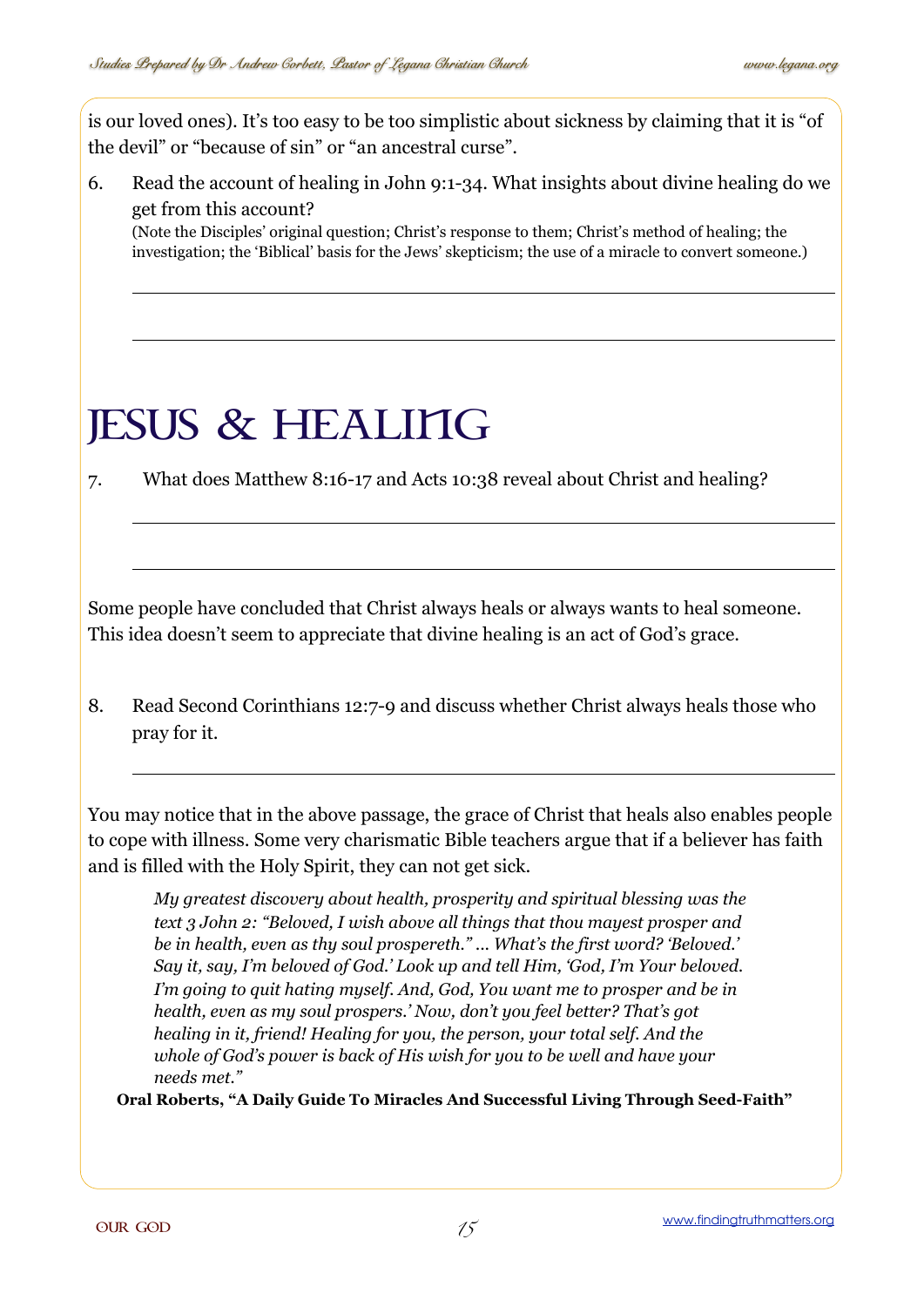"Healing in the Atonement" refers to the idea that when Jesus died on the Cross, He died to save people from sin and to take upon Himself the effects of sin (namely: sicknesses). Proponents of this idea cite Isaiah 53:5 and First Peter 2:24 to support this view. "Healing In The Atonement" is also referred to by saying- *Jesus died for your sins and sicknesses.*

9. The Gospel of Matthew shows more than any other of the other 3 Gospels that Jesus was the fulfilment of what the Old Testament prophets foretold of the Messiah. How does Matthew 8:16-17 counter the idea of *Healing In The Atonement*?

Before the Cross, no-one was "regenerated" (that is, 'born-again' or 'saved'). The Redeemed under the Old Covenant had to have *looking forward* faith, while the Redeemed under the New Covenant have to have *looking back* faith. Salvation is only possible because of the Cross. But healing is different. God healed before the Cross as an act of His grace and continues to heal as an act of grace. But this is not the teaching of "Word of Faith" teachers such as T.L. Osborn-

*"Sermons, pictures, lectures, education, hospitals, and institutions have never, nor will ever bring the masses of heathen to the feet of Christ, but the simple demonstration of God's miracle power will, and is turning them to the true Christ by millions. I have personally seen more souls saved in a single night, preaching the gospel of healing for soul and body than during the entire seven years I preached only forgiveness to the sinners...Sin and sickness need be borne only once. And since it is written that Jesus Christ has already borne them, then you need not bear them. If you bear them, then Jesus' bearing of them was entirely in vain, seeing that you have not been benefited. But I declare, that since Jesus bore them, you and I need never bear them and so by His stripes we are healed' and through His blood we have 'remission of sins.'"*

### **T.L. Osborn, "Healing The Sick and Casting out Devils"**

But upon closer examination of 1Peter 2:24 (which talks of Christ bearing sins) it becomes apparent that the "healing" Peter is referring to is 'spiritual' healing, that is, *it is salvation from sin.* This becomes even more apparent when we read the next verse (1Peter 2:25). But if we accept that healing is in the Atonement, then we have to ask why then some sick people are not healed. Two proponents of this view state that their reasons why people are not healed-

*"Healing does not fail because of the will of God, but because of the unbelief of his children."*

### **Richard Vineyard, Assemblies of God In America**

*"The only thing in existence that can limit the power of the Lord Jesus Christ is our unbelief."*

**Kathryn Kuhlman**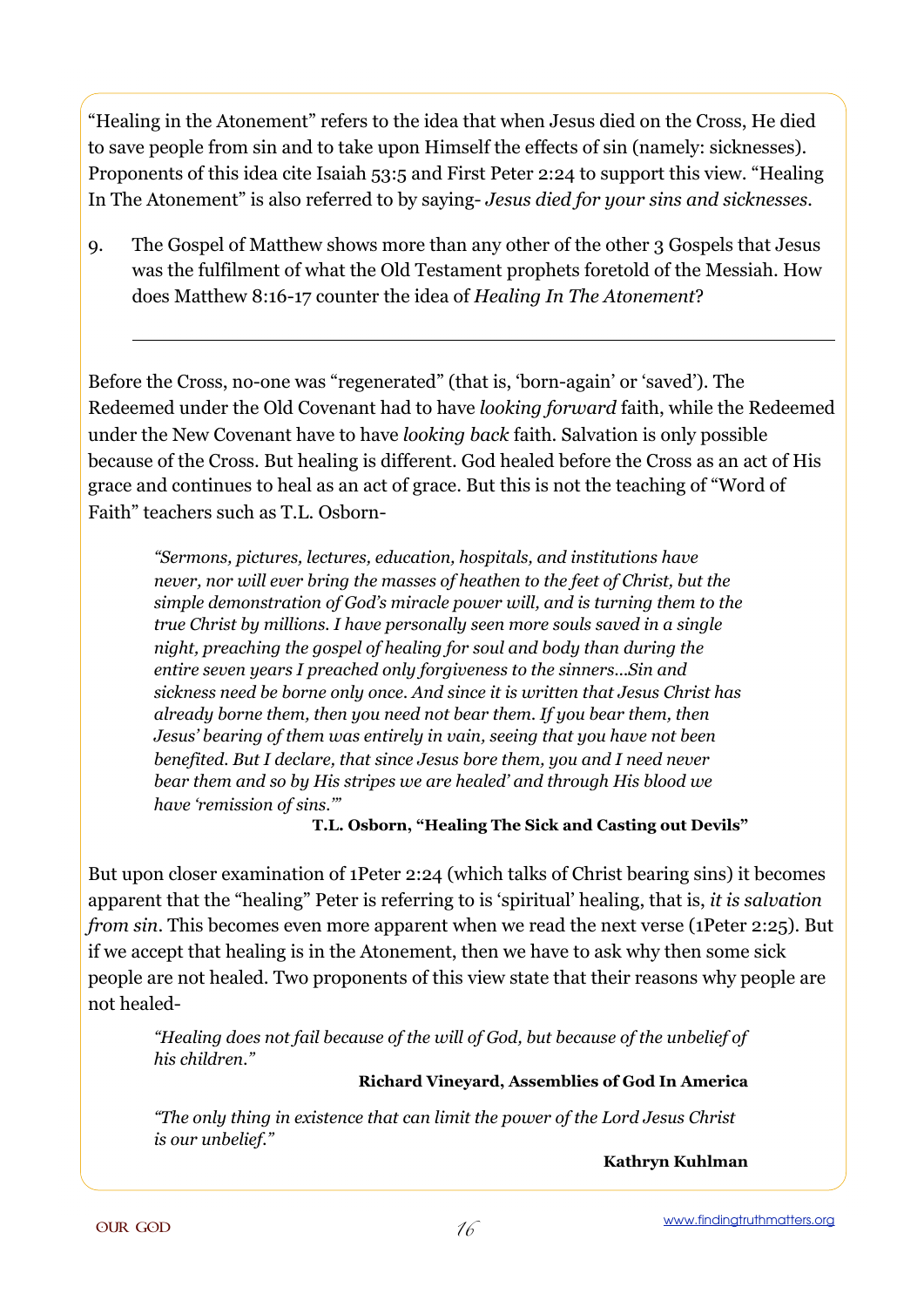Thus, many sick Christians have been condemned for their *lack of faith* when they are not healed because of this poor understanding of what the Bible says about healing. By understanding that healing is an act of God's grace, such condemnation can be avoided.

### CHRIST'S COMMISSIONING

10. Compare Christ's *Charge* in Matthew 10:1 with Christ's *Commission* in Mark 16:15-18. What similarities are there between the two, and why do you think this is?

11. Curiously, there is no record in the Book of Acts that God would heal the sick. Based on Acts 4:7-12, how did the Apostles regard the role of healing in their ministry?

In Acts 5:12 there is an interesting expression about how God used the Apostles to heal the sick- "*by the hands of the apostles*". It seems that it was a common practice to "lay hands" upon the sick being prayed for to symbolise that healing flowed *from* God and *through* the apostles *to* the sick.

12. How does First Corinthians 12:9 reinforce that healing should be seen as a gift (grace) rather than a "right"?

13. What does James 5:14-16 say that the sick (the context seems to indicate, "dying") believer should do in some circumstances?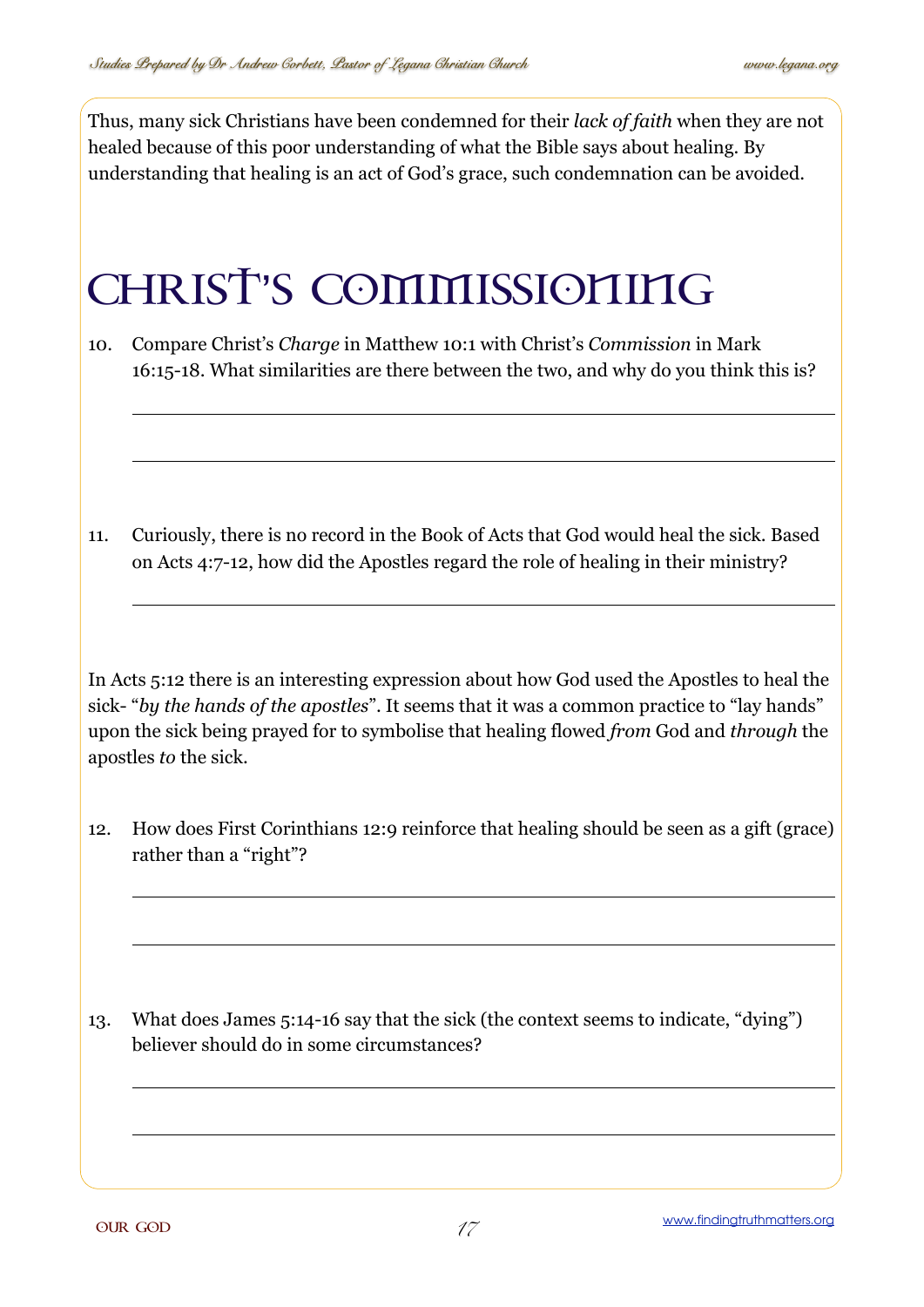Our ultimate healing is not merely physical. It is *spiritual* in the sense of our broken relationship with God being healed through Christ's Atonement. This is not to undermine physical (temporal) healing, but it is to understand its importance from an eternal perspective. When we pray for people to be healed and God responds in His grace by healing them, God is glorified - thus, He has supplied a "sign" and a "wonder" to point people to the ultimate healing of our souls. There is no "law" of, or "right" to, healing. It is the result of God's grace which is activated in the recipient through God-given faith (Gal. 3:5).

Because we worship a God who heals we should pray for the sick to be healed, ask God to heal us when we are sick, and invite others to pray for us when we are sick.

*Amen.*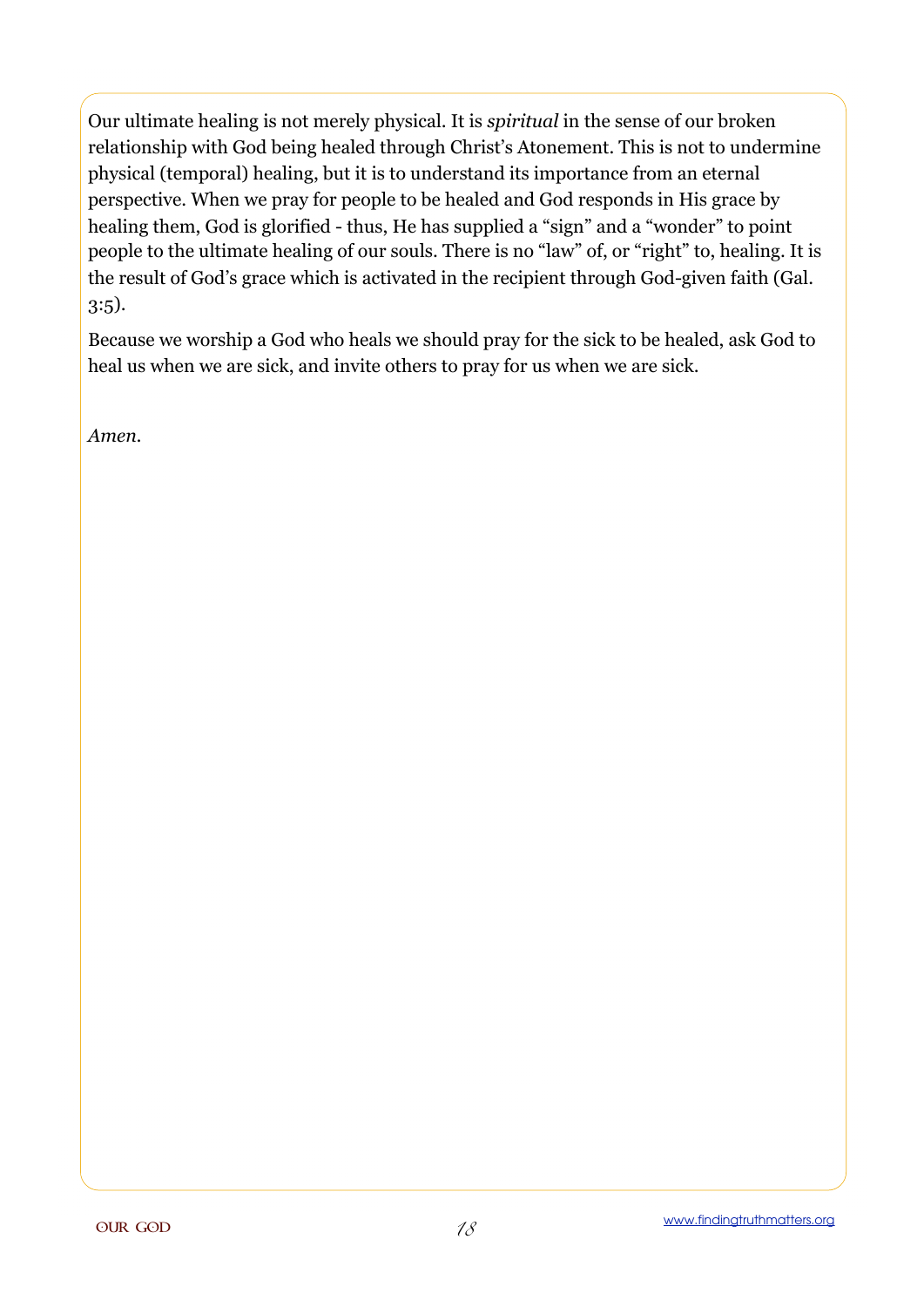

Salvation is far more than just being made fit for heaven. In fact, if heaven or hell is all that motivates someone to accept Christ, while this is great and commendable, they have not yet come to fully realise what their salvation actually entails. Salvation is fundamentally about a relationship with God. Without it, there can be no relationship with God. But once 'saved', a person not only receives a heavenly destiny, they are made new, transformed, redeemed, adopted, and sanctified. We will begin to explore the richness of these words in this study. I also hope that we will both grow in our deep appreciation for God has done for us through Christ *and* feel a growing burden for those who do not yet know Christ. Salvation enables us to identify God as "our God".

1. If you have become a Christian, can you describe your conversion experience?

2. If you have been converted to Christ, in what ways has your life changed? Can you share an example of this kind of change?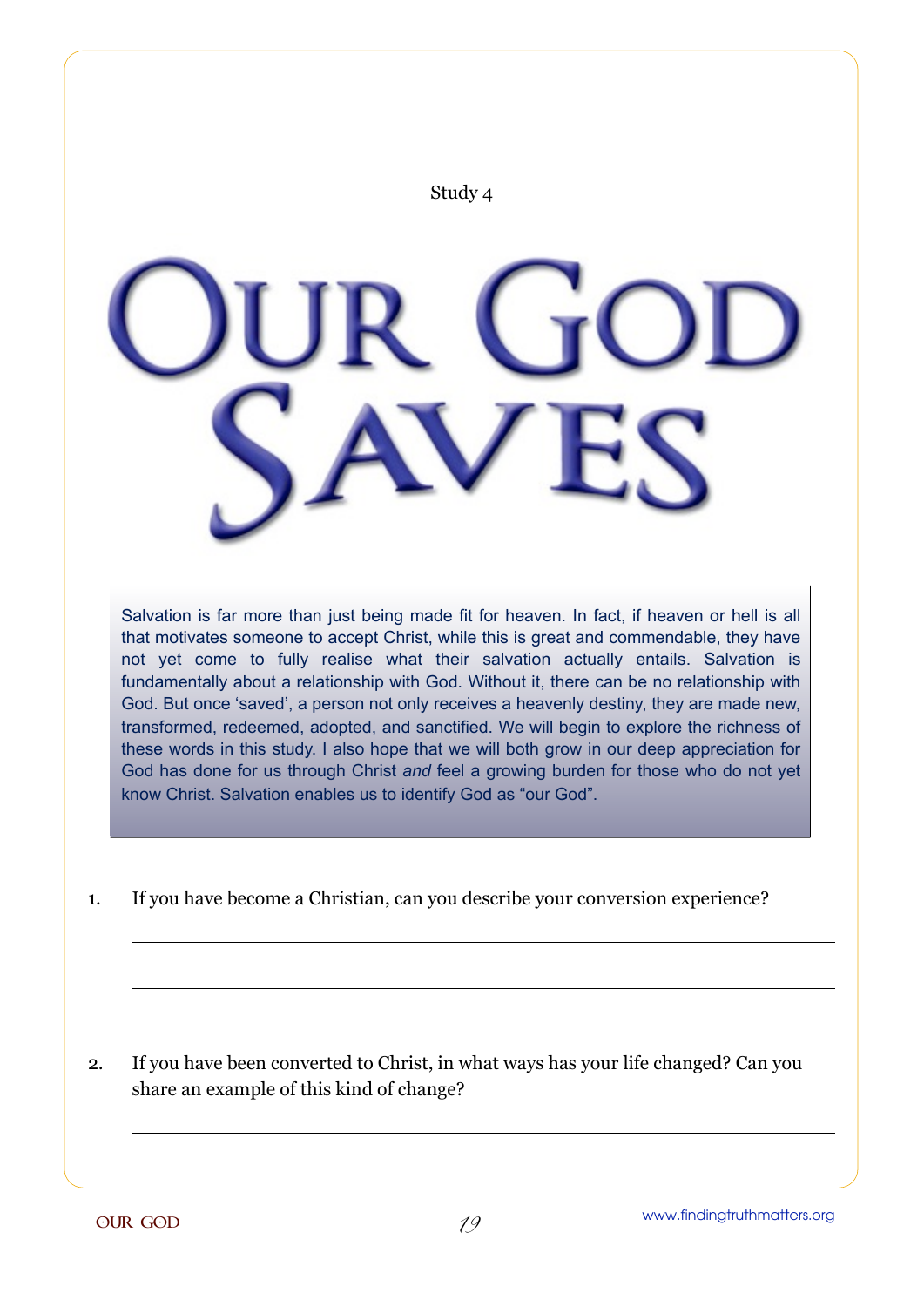Salvation is an experience of sorts. Some people have dramatic salvation (conversion) experiences, for others, their conversion experience is rather 'uneventful'. But salvation always begins by God drawing a rebel and that rebel yielding to God. It is a very dangerous place to be to think that you are saved when you have no basis to think this. Only those who have surrendered to Christ have a reason for thinking they are saved.

3. Note who initiates salvation according to Ephesians 1:4-

Those of us who have come to Christ, may be able to look back at their journey to Christ and see God's leading and providence in "setting us up" to become Christians. When we read Ephesians 1:4-5, it becomes apparent that God has a plan for those He calls and saves. But when did this plan begin?

## IN THE BEGINNING

In the beginning, the first man was created morally perfect - that is, he was created without sin and with the capacity *not to sin.*

- 4. According to Genesis 1:27, what made mankind unique compared to the rest of creation?
- 5. But despite this amazing advantage, something went wrong? What was it? (Gen. 3:6)
- 6. According to Romans 1:30, what were some of the results of this act?

After Adam and Eve rebelled, God came down in the cool of the day to walk with man, as He had been doing. But Adam hid. *Sin causes us to try to hide from an All-Present and All-Seeing God!* But when mankind committed cosmic treason, God announced His plan of Redemption in Genesis 3:15 in which God declared that it would be the "Seed of the woman" (Jesus) who would *crush the serpent's head* even though the serpent (Satan) would *bruise His heel*. Theologians refer to this as the "Proto-Evangelium" (the *first announcement of the Gospel*).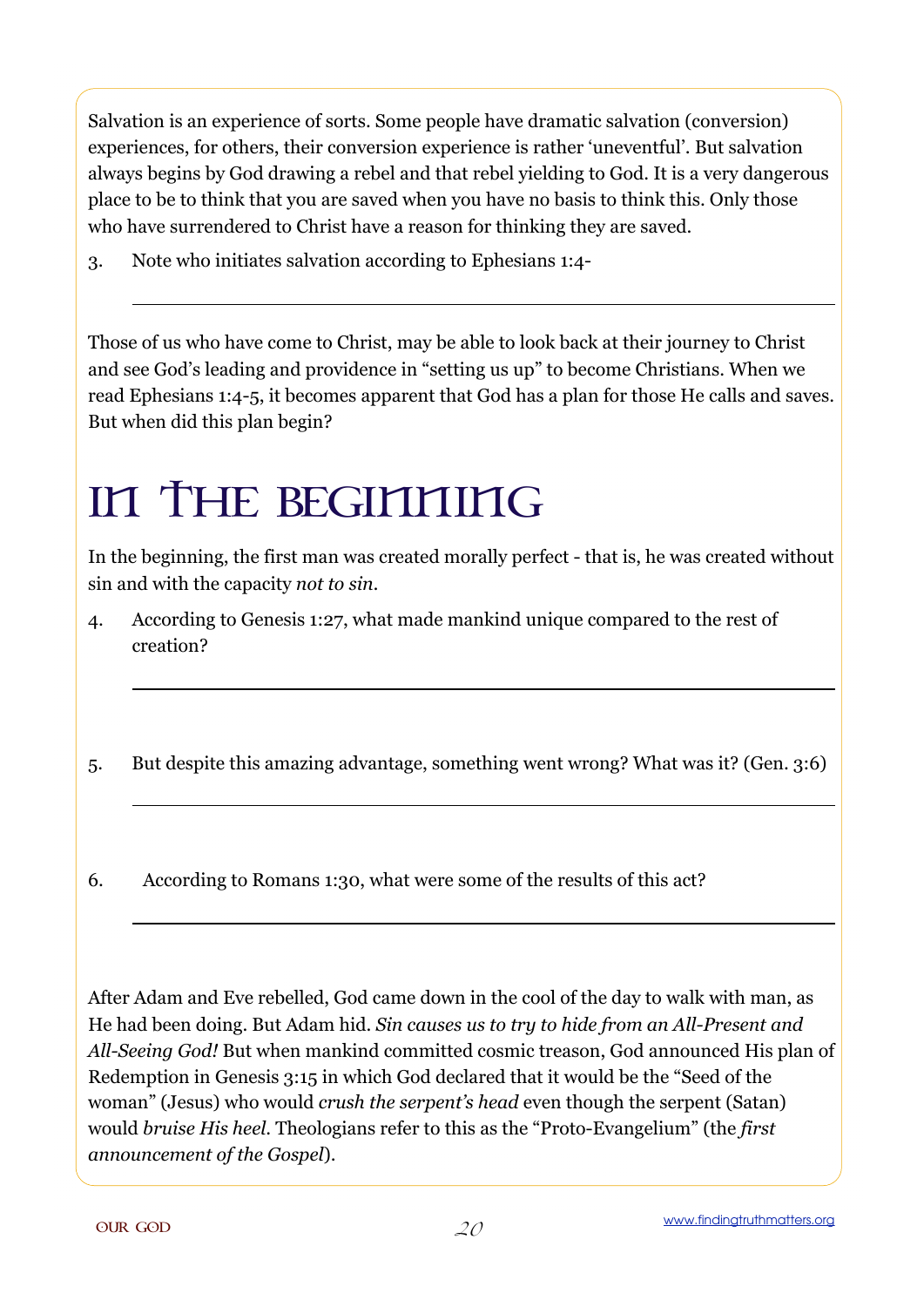### THE UNFOLDING PLAN OF REDEMPTION

When God exposed mankind's sin, He slew an animal (Gen. 3:21). This established the practice that sin demanded *atonement by blood*. This idea of atonement was developed formally after God delivered Israel from Egypt and instituted the Sacrificial Laws (also referred to as "the Law of Moses" or "the Mosaic Law"). Each of the different types of animal sacrifices illustrated an aspect of Christ's coming sacrifice.

| <b>Bull Offering</b><br>(Exodus 29:10) | A bull was a working animal used in agriculture for its<br>strength. The sacrifice of a bull was typical of Christ<br>the Mighty One doing the work of salvation. The<br>sacrificed bull was taken "outside of the<br>camp" (Exodus 29:14; Heb. 13:11) just as Christ was to<br>be crucified <i>outside of the gate of the city</i> (Heb. 13:12)<br>at Golgotha. |  |
|----------------------------------------|------------------------------------------------------------------------------------------------------------------------------------------------------------------------------------------------------------------------------------------------------------------------------------------------------------------------------------------------------------------|--|
| <b>Lamb Offering</b><br>(Exodus 29:38) | The sacrificial lamb had to be young, firstborn and<br>without blemish. This represented Christ, who was<br>crucified as a young man at the age of 33. He was also<br>the "Firstborn" (Romans 8:29; Col. 1:15, 18; Heb. 1:6).<br>And Jesus, called "the Lamb of God" was without sin<br>(blemish).                                                               |  |
| <b>Meal Offering</b><br>(Exodus 29:40  | "Meal" is a mixture of fine flour and oil. It<br>accompanied blood sacrifices. The flour represented<br>Christ's humanity, His flesh, while the oil represented<br>the Holy Spirit. It foreshadowed that Christ would be<br>filled and anointed with the Holy Spirit.                                                                                            |  |

7. How does Colossians 2:7 describe the animal sacrifices of the Old Covenant?

A "Type" is a person, thing, place, or ceremony that foreshadows and represents something greater. Every Old Covenant sacrifice, ceremony, food law, was a *Type* of Christ and His work. The study of Old Testament Types is called *Typology*. There are several Old Testament characters who were also Types of Christ.

8. Which Old Testament characters were typological of Christ and how?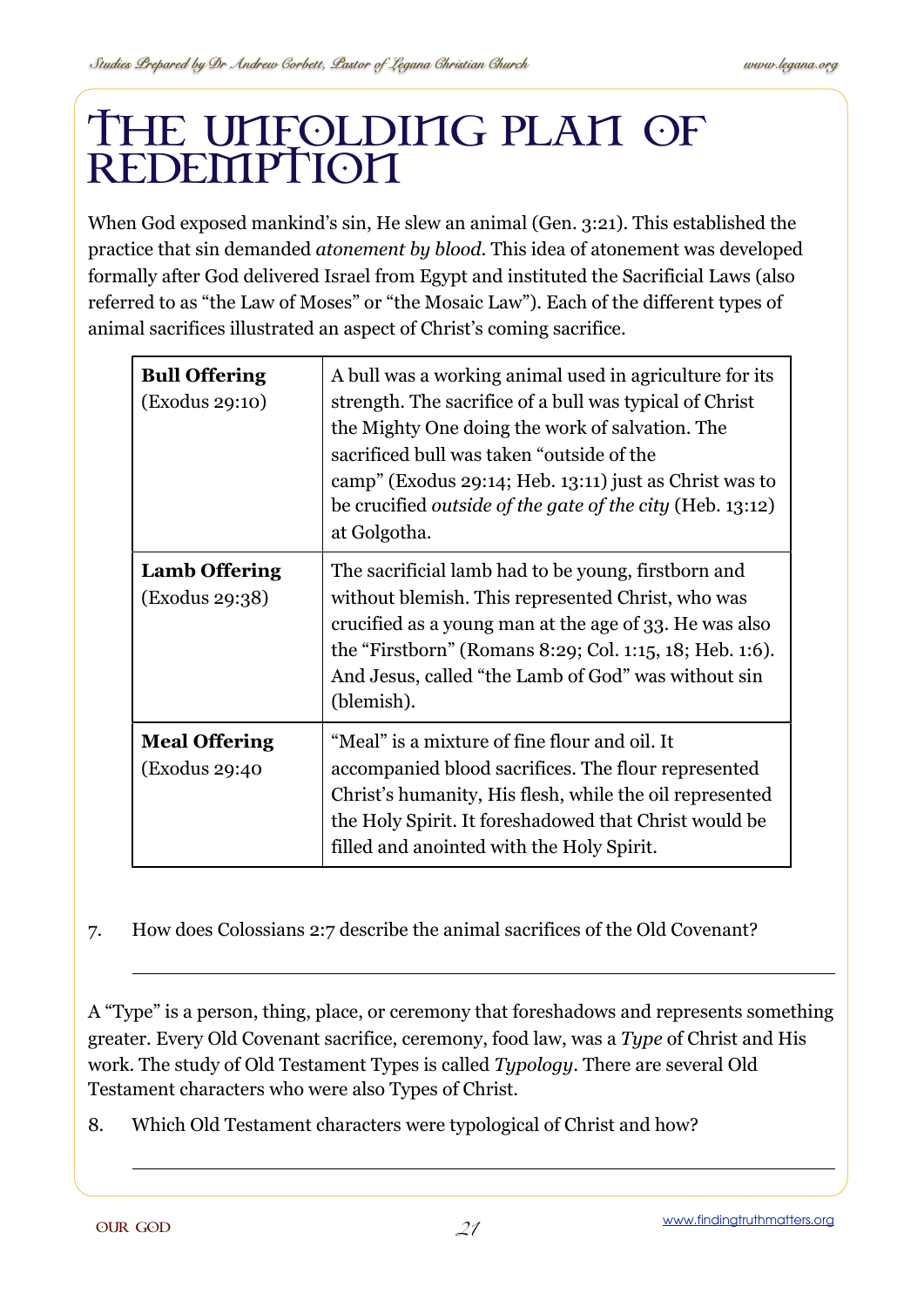9. Based on Mark 7:19 and Colossians 2:16, are we still obliged to keep the Old Covenant Food Laws? Explain-

# THE COVENANTS

God is not interested in casual relationships. To have a relationship with God you must enter into a covenant with Him. A covenant is an agreement between two parties. When two people formed a covenant with each other they agreed to give each other access to their belongings - "What's mine is now yours." They vowed to protect each other. They vowed to keep whatever conditions they set for the covenant. They would then merge their names. Their covenant was celebrated with a feast (where an animal was slain) before witnesses where the terms of the covenant were announced and publicly agreed to.

- 10. Based on Hebrews 8:13, when Christ established the New Covenant, what happened to the Old Covenant?
- 11. Under the Old Covenant only the Priests could minister that Covenant, but based on 2Corinthians 3:6 who is able to minister the New Covenant?

### CHRIST THE SAVIOUR

12. Based on Ephesians 1:7, list two results for the saved because of Christ's sacrificial work-

Reading through Ephesians 1 and Colossians 1, you'll find a brief list of some of the benefits that belong to the Redeemed because of Christ's saving work. These include-

- Life Eph. 2:1-5 (we were spiritually dead) -
- Freedom Rom. 6:17 (we were in bondage to sin) -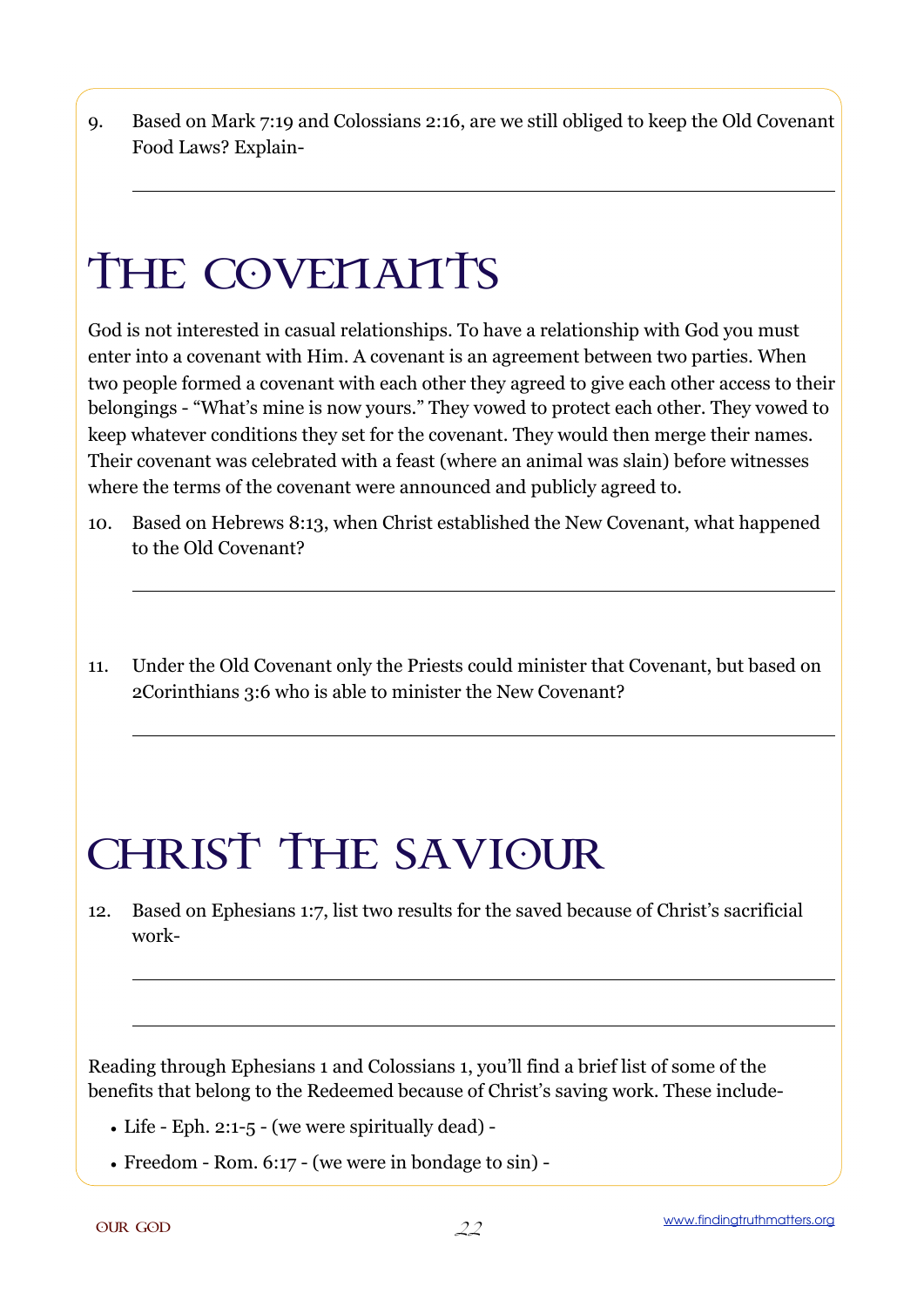- Light Col. 1:13 (we were in the dark) -
- Forgiveness Col. 1:14 (we were guilty) -
- Reconciliation Col. 1:20-22 (we were enemies of God) -
- Justification Eph. 1:4 (we were convicted of wrong and deserved to be punished) -
- Sanctification Col. 1:10- (every desire we had was to rebel against God's Laws) -
- Adoption (we were orphaned and fatherless)-
- Heirdom Eph. 1:11 (we were destitute with no destiny) -
- Glorification Rom. 8:17 (we had no hope that things would ever get any better, in fact, our future was only bleak).

## RECEIVING REDEMPTION

We shouldn't think of salvation as God doing His part and us doing our part. Salvation is from beginning to end: the work of God alone. God is the One who calls (Rom. 8:30). God is the One who grants the gift of faith (Eph. 2:8). God is the One who enables repentance (Acts 5:31; 11:18). God is the One who makes new (2Cor. 5:17). Yet when God saves a person He does so *invisibly*. That is, while God is doing something in our heart all we feel is that something is happening in our heart. Without necessarily realising that God is drawing us to Himself we begin to see things differently. This is called *conviction*. Have you experienced the conviction of your sin?

13. What instruction does Romans 10:13 give to those experiencing the conviction of their sin?

When you are experiencing the conviction of your sin God is looking for you to acknowledge your guilt and call out to Him for forgiveness.

14. What promise does First John 1:9 give for those who call out to the Lord for the forgiveness of their sins?

Because salvation is entirely the work of God, the Bible uses one word to sum it up: *Grace. Grace* is unique to Christianity among all of the world's religions (all other religions demand effort or 'works' from their adherents). God's offer of salvation by grace is available to everyone, but not everyone will accept it. Because salvation is by grace, it makes Christianity the *easiest* religion in the world. Because salvation is by grace, it makes Christianity the *hardest* religion in the world.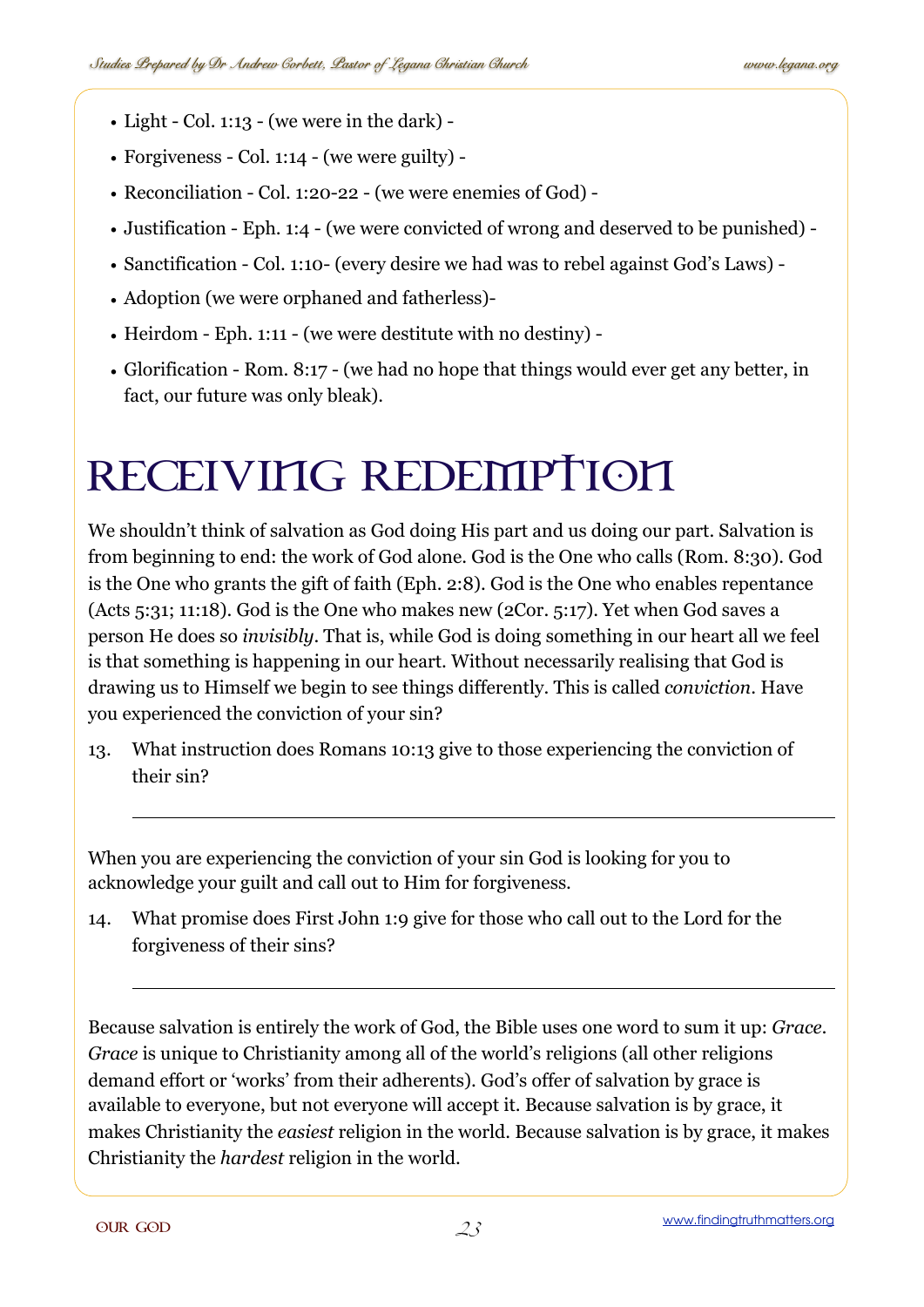| 15.   | How has your life changed since you were saved?                                                                                                                                                                                                                                                                                                                      |
|-------|----------------------------------------------------------------------------------------------------------------------------------------------------------------------------------------------------------------------------------------------------------------------------------------------------------------------------------------------------------------------|
|       |                                                                                                                                                                                                                                                                                                                                                                      |
|       |                                                                                                                                                                                                                                                                                                                                                                      |
|       |                                                                                                                                                                                                                                                                                                                                                                      |
| 16.   | Since we are saved, how should we relate to the unsaved according 2Corinthians<br>5:20?                                                                                                                                                                                                                                                                              |
|       |                                                                                                                                                                                                                                                                                                                                                                      |
|       | If you are unsure of your salvation then please be reconciled to God (note Philippians<br>2:12). If you have called upon the Lord for forgiveness and received the gifts of faith and<br>repentance then we are called to become increasingly devoted to the Lord and to grow in<br>our knowledge and understanding of God and His Word. May God help us to do this. |
| Amen. |                                                                                                                                                                                                                                                                                                                                                                      |
|       |                                                                                                                                                                                                                                                                                                                                                                      |
|       |                                                                                                                                                                                                                                                                                                                                                                      |
|       |                                                                                                                                                                                                                                                                                                                                                                      |
|       |                                                                                                                                                                                                                                                                                                                                                                      |
|       |                                                                                                                                                                                                                                                                                                                                                                      |
|       |                                                                                                                                                                                                                                                                                                                                                                      |
|       |                                                                                                                                                                                                                                                                                                                                                                      |
|       |                                                                                                                                                                                                                                                                                                                                                                      |
|       |                                                                                                                                                                                                                                                                                                                                                                      |
|       |                                                                                                                                                                                                                                                                                                                                                                      |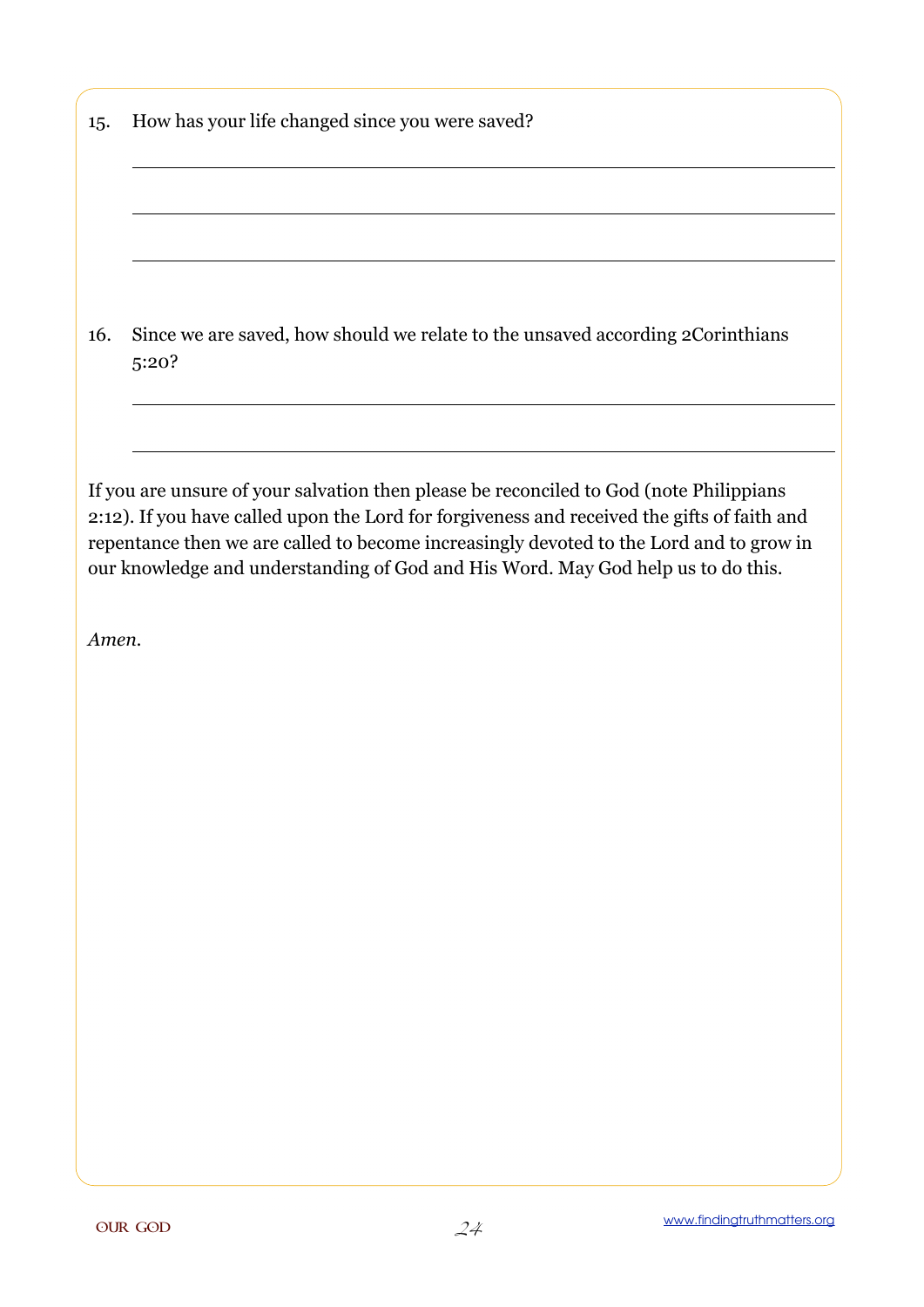Study 5

I'd never heard of deliverance ministry before I attended a Pentecostal church. My introduction to 'deliverance' was confusing to say the least. I was taken to Richmond Temple, near central Melbourne, one Thursday night where I heard about demons of depression, demons of alcoholism, demons of nicotine, demons of gambling, that the Evangelist then offered to deliver people from. As well as this chorus of demons, the Evangelist informed us that we may also be afflicted by ancestral curses due to sins that our fathers or grandparents may have committed. This was my introduction to "Deliverance Ministry". Since then, I've come to experience the reality of the demonic realm, but also a greater truth: God delivers. And a major part of that truth is that we can avoid the need for the deliverance if we accept responsibility for our lives and live under God's protection. We will examine the Biblical presentation of God as Deliverer.

Some people claim that the Devil is just a mythological creature. Even some Christians are now questioning whether there ever was really a personal Devil. Curiously, in regions of the world where occult and witchcraft practice is common, it is hard to find Christians confronting this type of opposition who share this uniquely Western skepticism about the Devil! The spiritual realm is a very real reality in the Two Thirds World (places like Africa, India and Asia often referred to as 'The Third World'). Some Liberal Western Theologians dismiss the Bible's portrayal of Satan as a personal being by claiming that the Bible merely represents evil and temptation in the form of an imaginary being called: the Devil (Satan).

1. In what way does Job 1:6-12 indicate that Satan is indeed a real (spiritual) being?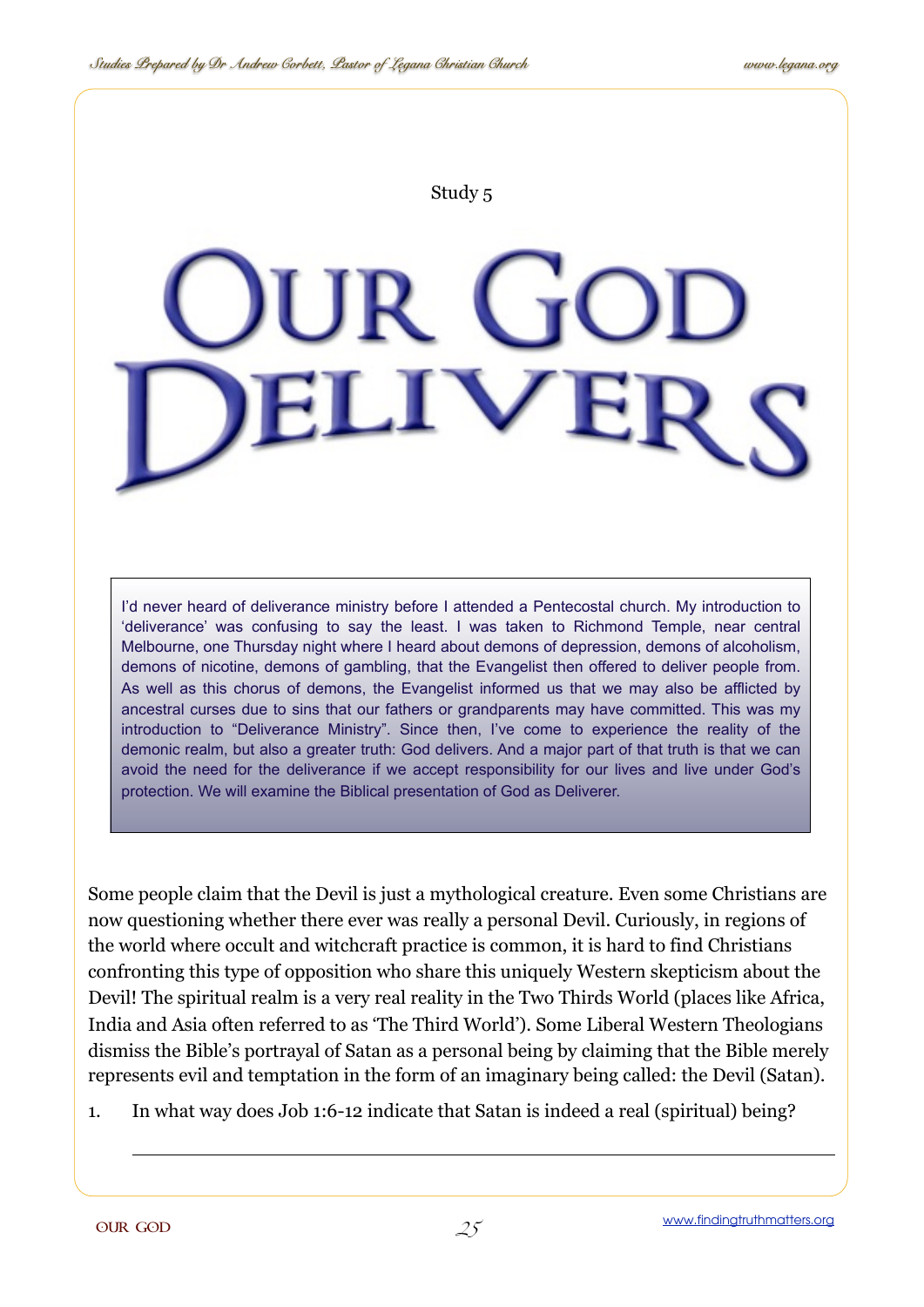2. Reading Matthew 4:1-11 can we reasonably think that Jesus did battle with an 'idea'? Explain your answer-

In the prayer that Jesus taught His Disciples to pray, He gave them (and us) several things to pray daily.

3. Note the last part of Matthew 6:13. In what way do you think that the first part of this verse is linked to the second half of this verse?

In one sense deliverance occurs at the moment of salvation. It means that someone is taken *from* somewhere *to* somewhere else.

4. According to Colossians 1:13 where were we spiritually before being saved and where have we been delivered to?

To "deliver" means to *rescue or restore*.

# ABOUT SPIRITUAL WARFARE

5. With whom does Ephesians 6:12 say that we war spiritually with?

By noting the context of Ephesians 6 we can see that Spiritual Warfare has a lot to do with our relationships. In Ephesians 1, it discusses our relationship with God. In Ephesians 2, it discusses our relationships with people of different ethnicity to us. In Ephesians 3, it discusses our relationships with those within the church. In Ephesians 4, it discusses our relationships with those in leadership within the church. In Ephesians 5, it discusses our relationships with those in our home (particularly our spouse). In Ephesians 6, it begins by discussing our relationship with our children (or parents). It seems that relationships are a prime target for spiritual opposition.

6. In what way do the various pieces of spiritual armour relate to our primary relationship with God, and our other relationships? (Eph. 6:11-18)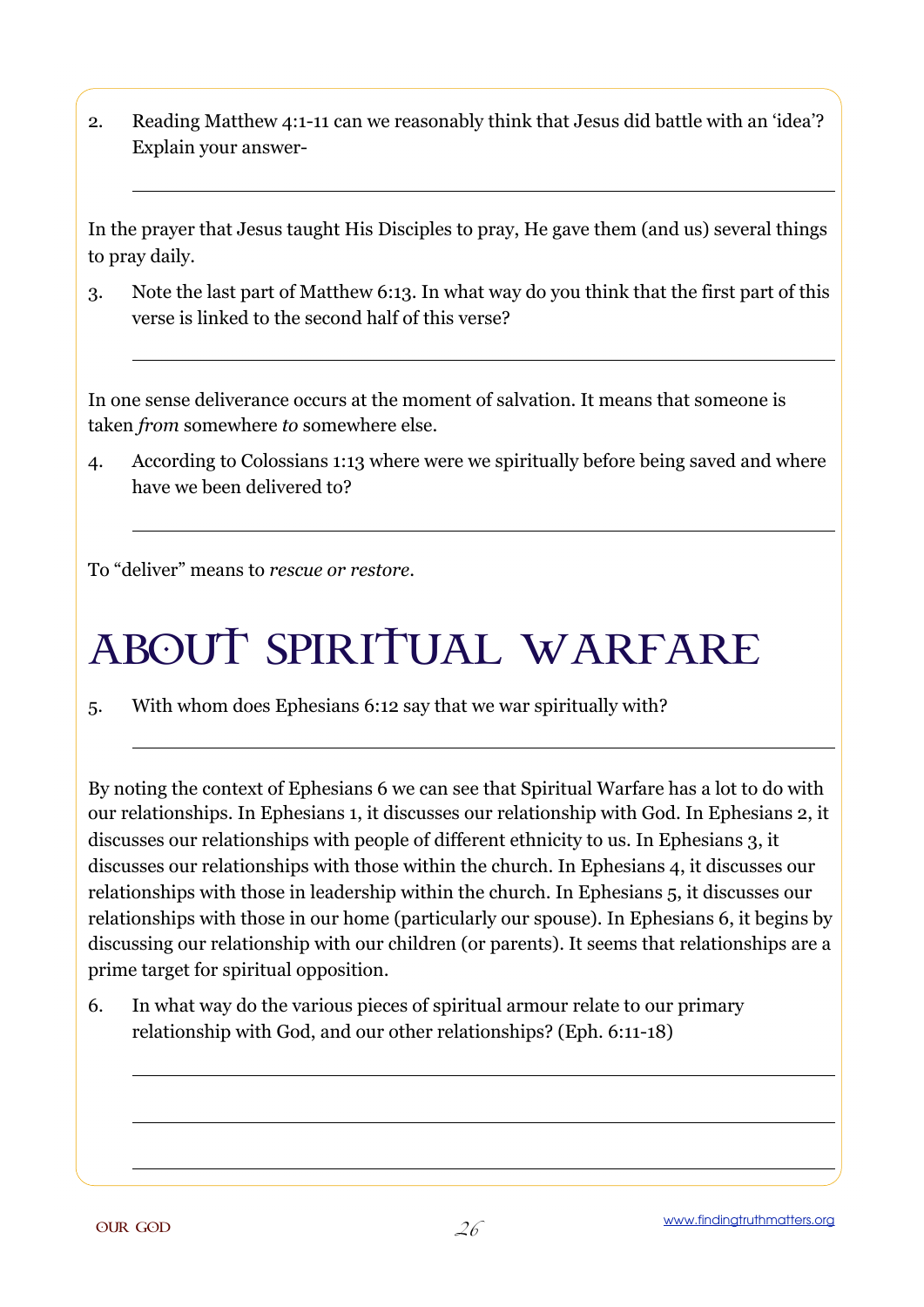As we walk in right fellowship with God through having the Word of God renew our minds, inform our decisions, guide our steps, protect our hearts, fill our mouths, fuel our faith, God is able to *constantly* deliver us.

### WHAT GOD DELIVERS FROM

7. What are some of the things that Psalmists said that God delivered His people from? Psalm 34:17

Psalm 37:40

Psalm 138:7

Whatever situation you find yourself, or even get yourself into, God is able to deliver you! If you are being overwhelmed by something in your life or circumstances now, you can call out to the Lord for deliverance.

### WHO GOD DELIVERS FROM

"Deliver us from the Evil One", Jesus taught His Disciples to pray. Jesus did not want us to be complacent about the Devil. The Apostle Paul would write to the Corinthians that Christians were not ignorant or unaware of the Devil's schemes (2Cor. 2:11).

8. When Jesus told Peter the words of Luke 22:31, how must it have reinforced that Satan was more than an impersonal force and that we should not be complacent about him?

The word 'Satan' is Hebrew for "*adversary*". It is believed from Scripture that Satan was once a glorious angel who was either a cherub or an arch-angel.

9. Based on Second Corinthians 11:14, why might it be difficult to recognise Satan?

10. How does Peter describe Satan in First Peter 5:8?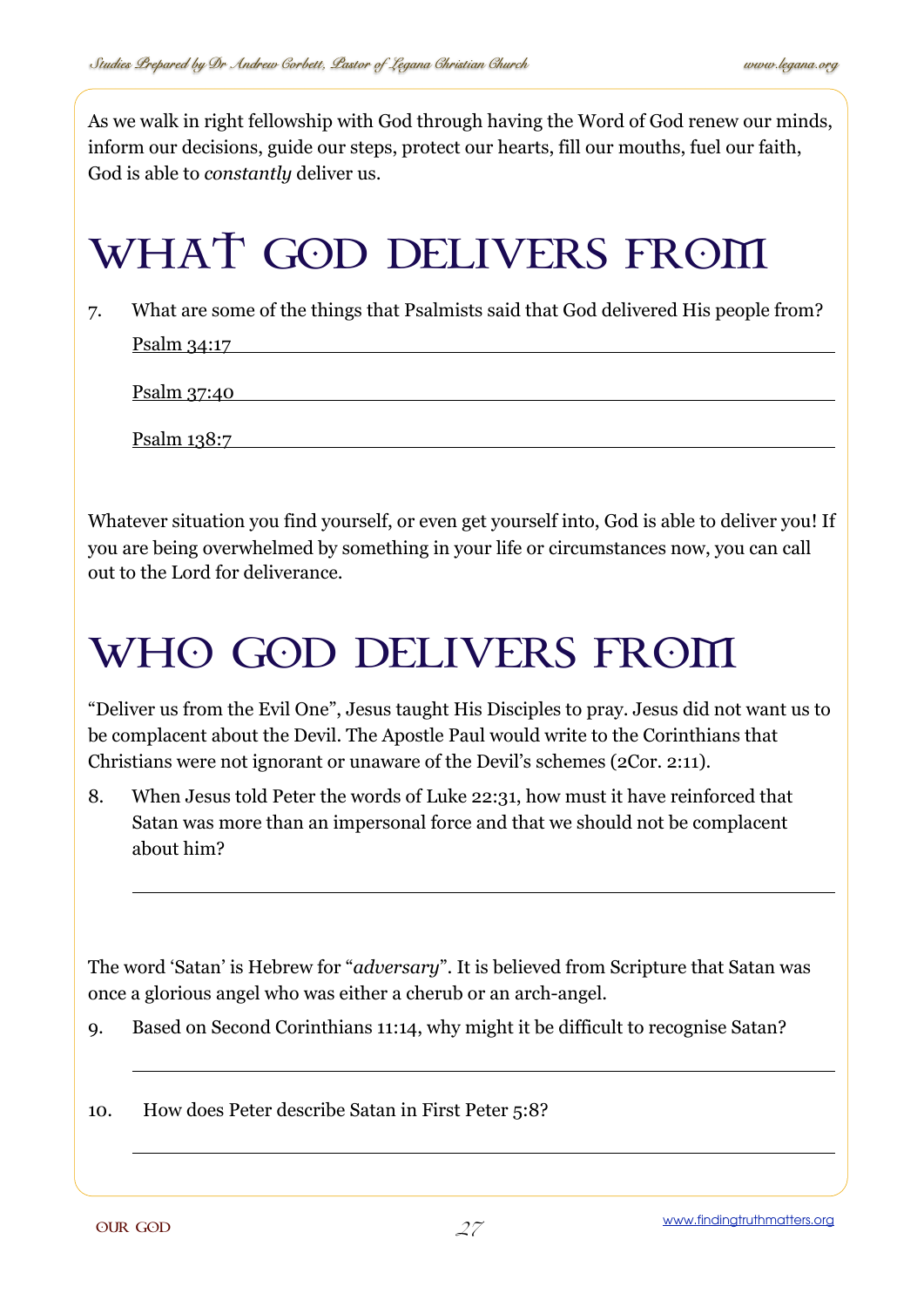11. What insight into the Devil did Jesus give us in John 8:44? (Note John 10:10)

12. How does Paul describe the Devil in First Corinthians 10:10?

Biblical scholars debate Old Testament passages which may be talking about the origins of Satan's fall. For example, Isaiah 14:12-14 may be referring to the fall of the Satan. If this is the case, as some Commentators believe, then it shows us that Satan, "Lucifer" (*Daystar*), attempted to overthrow God in Heaven. Similarly in Ezekiel 28, the prophet is railing against the King of Tyre but then seems to allude to the real power behind this evil King from verses 12 to 14 describing him as an "anointed cherub". While it could be that the prophet is using this language in a strained fashion to continue to refer to the King of Tyre, no where else in Scripture is a man referred to as a cherub. The other curious aspect to this is the reference to this cherub being in Eden. It's hard to see how this could be referring to the King of Tyre. Yet we know from the Genesis 3 account of the Garden of Eden that Satan was indeed present in Eden.

13. And in Revelation 12, a chapter which was both historical and prophetic, who is Satan described and word-pictured as? (verse 9)

The opening verses of this chapter (Rev. 12) describe the Dragon sweeping a third of the stars out of Heaven.

14. Based on Revelation 12:7, why is it reasonable to assume that the stars of Heaven actually refer to 'angels' who are now fallen?

It appears that Lucifer may have had authority over a third of the angels of Heaven who aligned themselves with him in his treachery.

15. In the wisdom and plan of God it seems that God chose to deal with some of these angels immediately. According to Second Peter 2:4, what did God do to some of them?